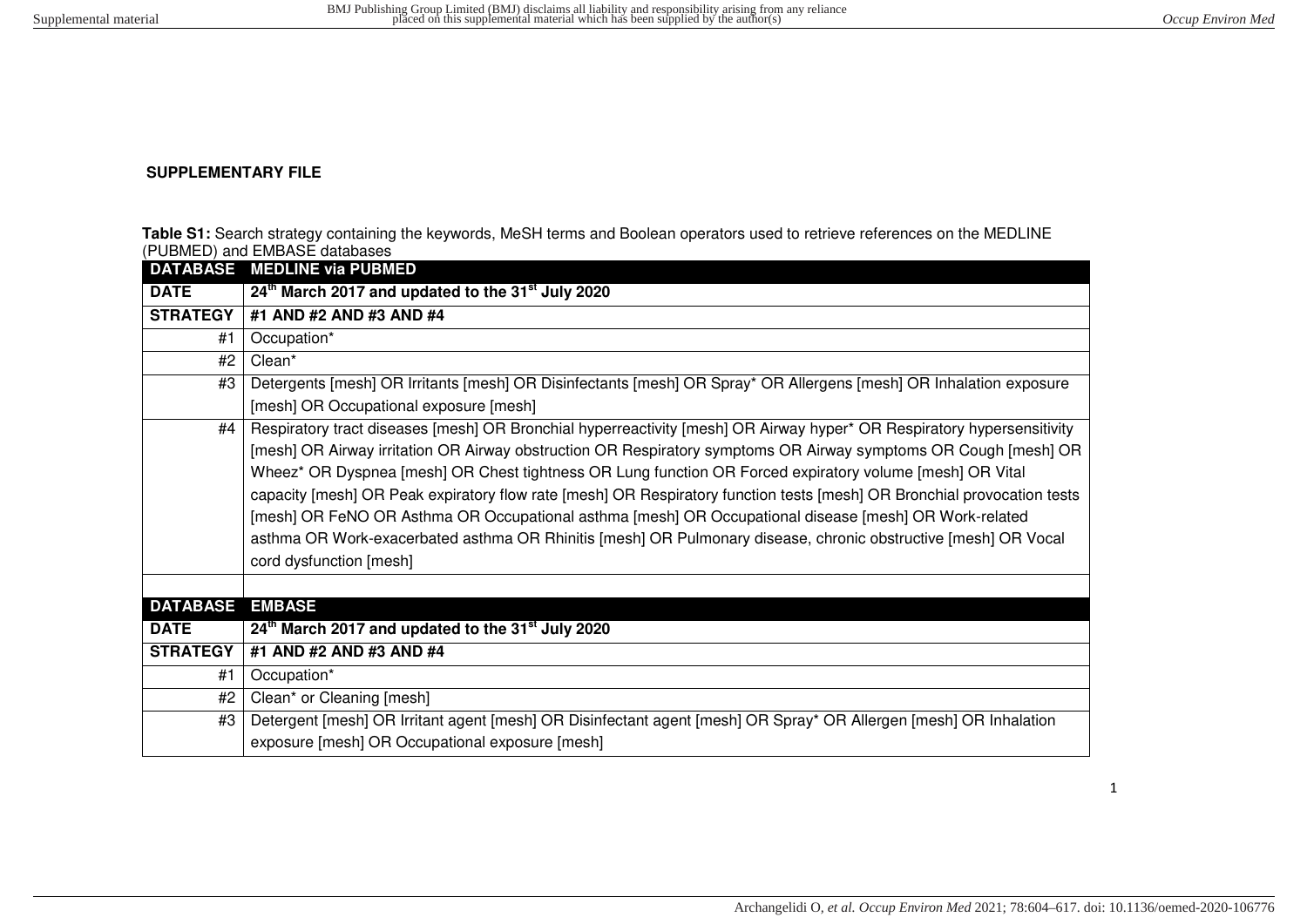| #4 I | Respiratory tract disease [mesh] OR Lower respiratory tract [mesh] OR Bronchus hyperreactivity [mesh] OR Airway    |
|------|--------------------------------------------------------------------------------------------------------------------|
|      | hyper* OR Airway irritation OR Airway obstruction [mesh] OR Respiratory symptoms OR Airway symptoms OR Coughing    |
|      | [mesh] OR Wheezing [mesh] OR Dyspnea [mesh] OR Chest tightness [mesh] OR Lung function [mesh] OR Forced            |
|      | expiratory volume [mesh] OR Vital capacity [mesh] OR Peak expiratory flow [mesh] OR Respiratory function [mesh] OR |
|      | Provocation test [mesh] OR Inhalation test [mesh] OR FeNO OR Asthma [mesh] OR Occupational asthma [mesh] OR        |
|      | Occupational disease [mesh] OR Work-related asthma OR Work-exacerbated asthma OR Rhinitis [mesh] OR Chronic        |
|      | obstructive lung disease [mesh] OR Vocal cord disorder [mesh]                                                      |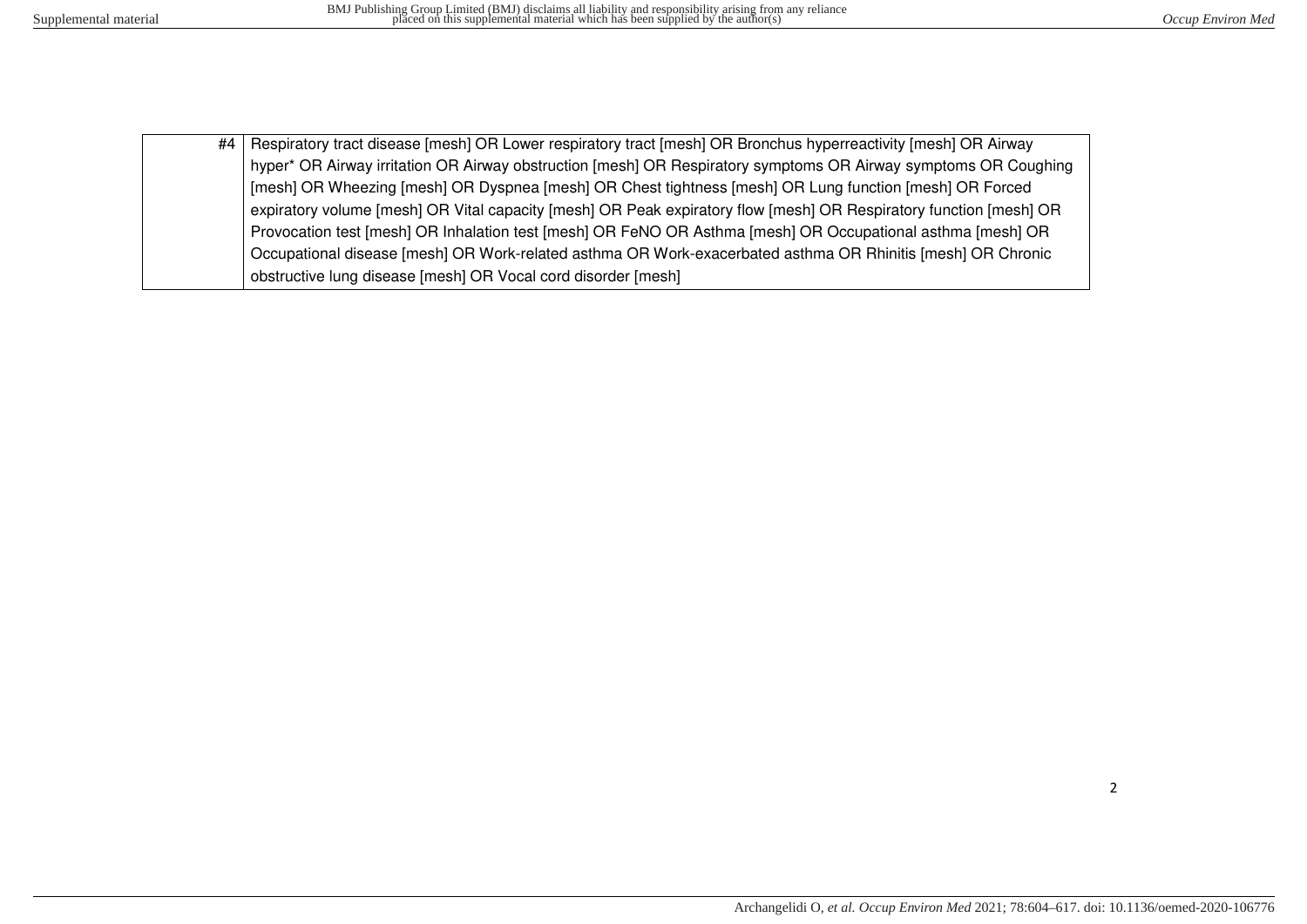**Table S2.** Inclusion and exclusion criteria used when screening retrieved articles.

|              | <b>Inclusion Criteria</b>                                                            |  |  |  |  |  |  |  |  |
|--------------|--------------------------------------------------------------------------------------|--|--|--|--|--|--|--|--|
|              | Adults (>18 years old)                                                               |  |  |  |  |  |  |  |  |
| $\mathbf 2$  | Professional cleaners (receive a wage to clean) – domestic and non-domestic          |  |  |  |  |  |  |  |  |
| 3            | Healthcare workers including nurses with cleaning job tasks                          |  |  |  |  |  |  |  |  |
| 4            | Observational studies                                                                |  |  |  |  |  |  |  |  |
|              | <b>Exclusion Criteria</b>                                                            |  |  |  |  |  |  |  |  |
| П            | Cleaners who work in industrial/factory settings or use industrial cleaning products |  |  |  |  |  |  |  |  |
| $\mathbf{2}$ | Cleaners who work outdoors                                                           |  |  |  |  |  |  |  |  |
| 3            | Non-professional domestic cleaners                                                   |  |  |  |  |  |  |  |  |
| 4            | Not in English                                                                       |  |  |  |  |  |  |  |  |
| 5            | Literature reviews, Editorials, Letters                                              |  |  |  |  |  |  |  |  |
| 6            | Case reports/series                                                                  |  |  |  |  |  |  |  |  |
| 7            | Studies evaluating work-exacerbated asthma only                                      |  |  |  |  |  |  |  |  |
| 8            | Studies on occupational health surveillance or compensations claim systems           |  |  |  |  |  |  |  |  |
| 9            | Studies on census-linked data                                                        |  |  |  |  |  |  |  |  |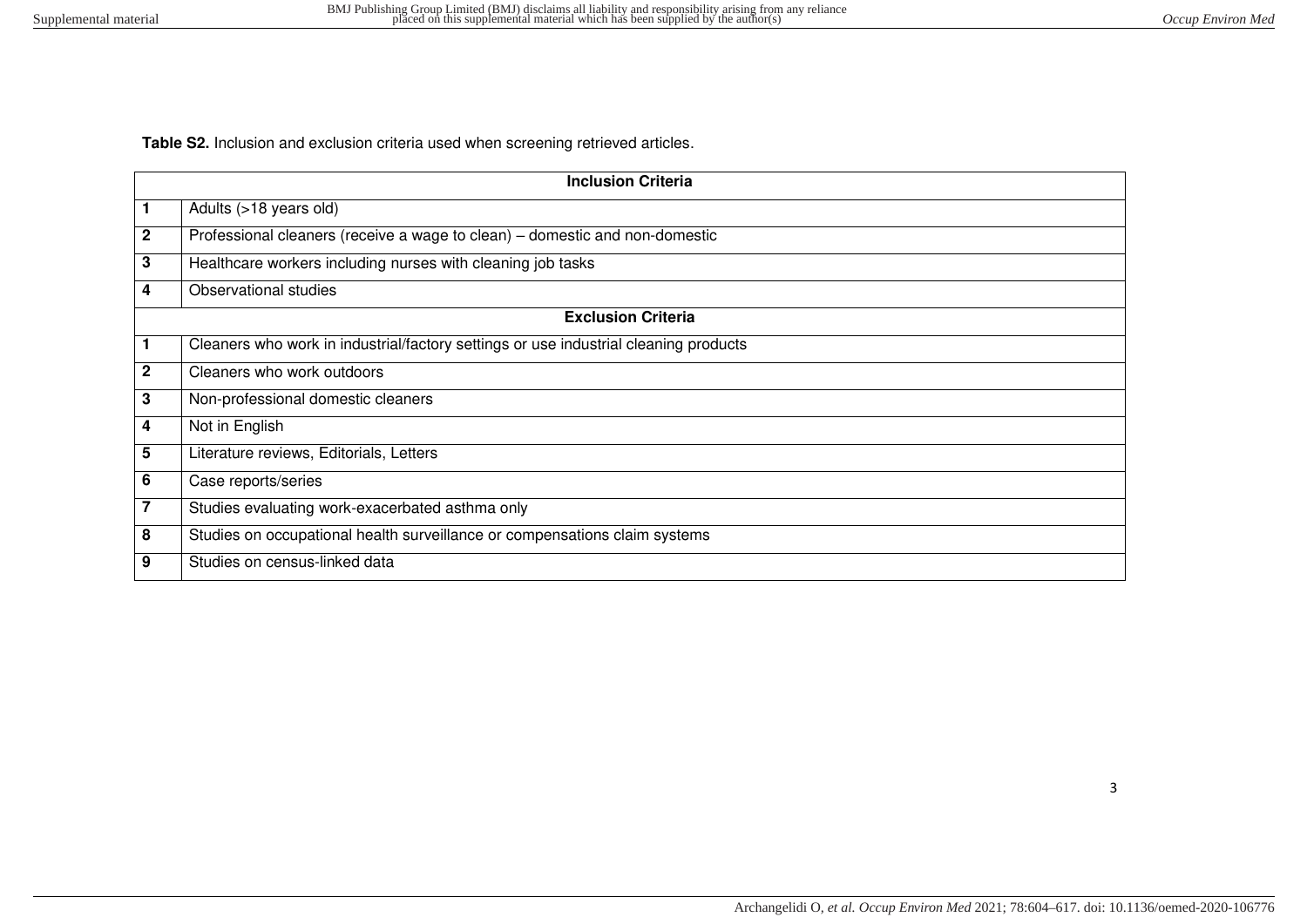| Table S3:          | Year | <b>Country</b> | <b>Year of</b> | <b>Study</b> | Sample size | Method of  | <b>Co-variates</b> | Type of | <b>Findings</b> |                 | <b>GRADE</b> |
|--------------------|------|----------------|----------------|--------------|-------------|------------|--------------------|---------|-----------------|-----------------|--------------|
| Summary            |      |                | data           | design       | (n)         | data       |                    | cleaner |                 |                 | score        |
| of                 |      |                | collecti       |              |             | collection |                    |         | Asthma          | <b>Rhinitis</b> |              |
| epidemiol          |      |                | on             |              |             |            |                    |         |                 |                 |              |
| ogical             |      |                |                |              |             |            |                    |         |                 |                 |              |
| studies            |      |                |                |              |             |            |                    |         |                 |                 |              |
| assessing          |      |                |                |              |             |            |                    |         |                 |                 |              |
| the                |      |                |                |              |             |            |                    |         |                 |                 |              |
| associatio         |      |                |                |              |             |            |                    |         |                 |                 |              |
| ns                 |      |                |                |              |             |            |                    |         |                 |                 |              |
| between            |      |                |                |              |             |            |                    |         |                 |                 |              |
| profession         |      |                |                |              |             |            |                    |         |                 |                 |              |
| al cleaning        |      |                |                |              |             |            |                    |         |                 |                 |              |
| work               |      |                |                |              |             |            |                    |         |                 |                 |              |
| (domestic          |      |                |                |              |             |            |                    |         |                 |                 |              |
| vs. non-           |      |                |                |              |             |            |                    |         |                 |                 |              |
| domestic)          |      |                |                |              |             |            |                    |         |                 |                 |              |
| and                |      |                |                |              |             |            |                    |         |                 |                 |              |
| asthma             |      |                |                |              |             |            |                    |         |                 |                 |              |
| and                |      |                |                |              |             |            |                    |         |                 |                 |              |
| rhinitis.          |      |                |                |              |             |            |                    |         |                 |                 |              |
| Also               |      |                |                |              |             |            |                    |         |                 |                 |              |
| low/very           |      |                |                |              |             |            |                    |         |                 |                 |              |
| low quality        |      |                |                |              |             |            |                    |         |                 |                 |              |
| studies            |      |                |                |              |             |            |                    |         |                 |                 |              |
| are                |      |                |                |              |             |            |                    |         |                 |                 |              |
| included. <b>A</b> |      |                |                |              |             |            |                    |         |                 |                 |              |
| uthor              |      |                |                |              |             |            |                    |         |                 |                 |              |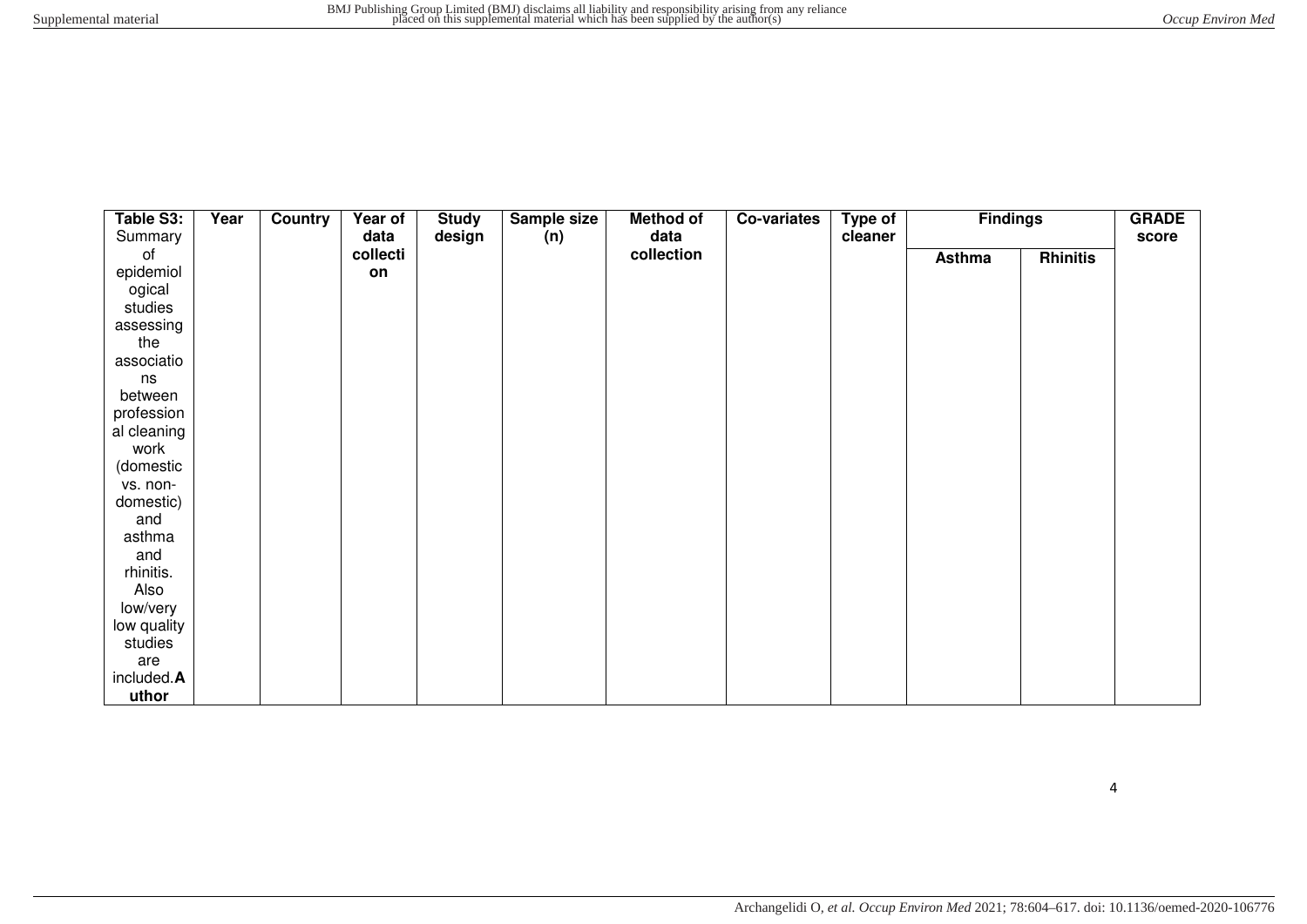| Zock et al.            | 2002 | 11<br>Europea<br>n and 3<br>outside<br>Europe |               | Populatio<br>n-based<br>cross-<br>sectional | 4796                                                                                     | Questionnaire,<br><b>Blood samples</b><br>for serum IgE                                                                                                    | Age,<br>Gender,<br>Smoking,<br>Study centre |                    | <b>WRA OR 2.47</b><br>(95% CI 1.7 -<br>3.6)<br>Possible<br>mechanism:<br>Cleaning<br>significantly<br>reduces<br>association<br>with atopy OR<br>$0.51$ (p<0.05) | Moderate |
|------------------------|------|-----------------------------------------------|---------------|---------------------------------------------|------------------------------------------------------------------------------------------|------------------------------------------------------------------------------------------------------------------------------------------------------------|---------------------------------------------|--------------------|------------------------------------------------------------------------------------------------------------------------------------------------------------------|----------|
| Karjalaine<br>n et al. | 2002 | Finland                                       | 1986-<br>1998 | Registry-<br>based<br>cohort                | 53708<br>cleaners/<br>202751<br>administrativ<br>e managerial<br>and clerical<br>workers | The<br>Medication<br>Reimbursemen<br>t Register of<br>the SII of<br>Finland and<br>the Finnish<br>Register of<br>Occupational<br><b>Diseases</b><br>(FROD) | Age,<br>Follow-up<br>period                 | Female<br>cleaners | <b>WRA RR 1.50</b><br>(95% CI 1.48)<br>$-1.57$                                                                                                                   | High     |
| Jaakkola<br>et al.     | 2003 | Finland                                       |               | Populatio<br>n-based<br>case-<br>control    | 521 asthma/<br>932 non-<br>manual<br>workers                                             | Questionnaire                                                                                                                                              | Age,<br>Gender,<br>Smoking,                 | Female<br>cleaners | <b>OA OR 1.42</b><br>(95% CI 0.81<br>$-2.48$                                                                                                                     | Moderate |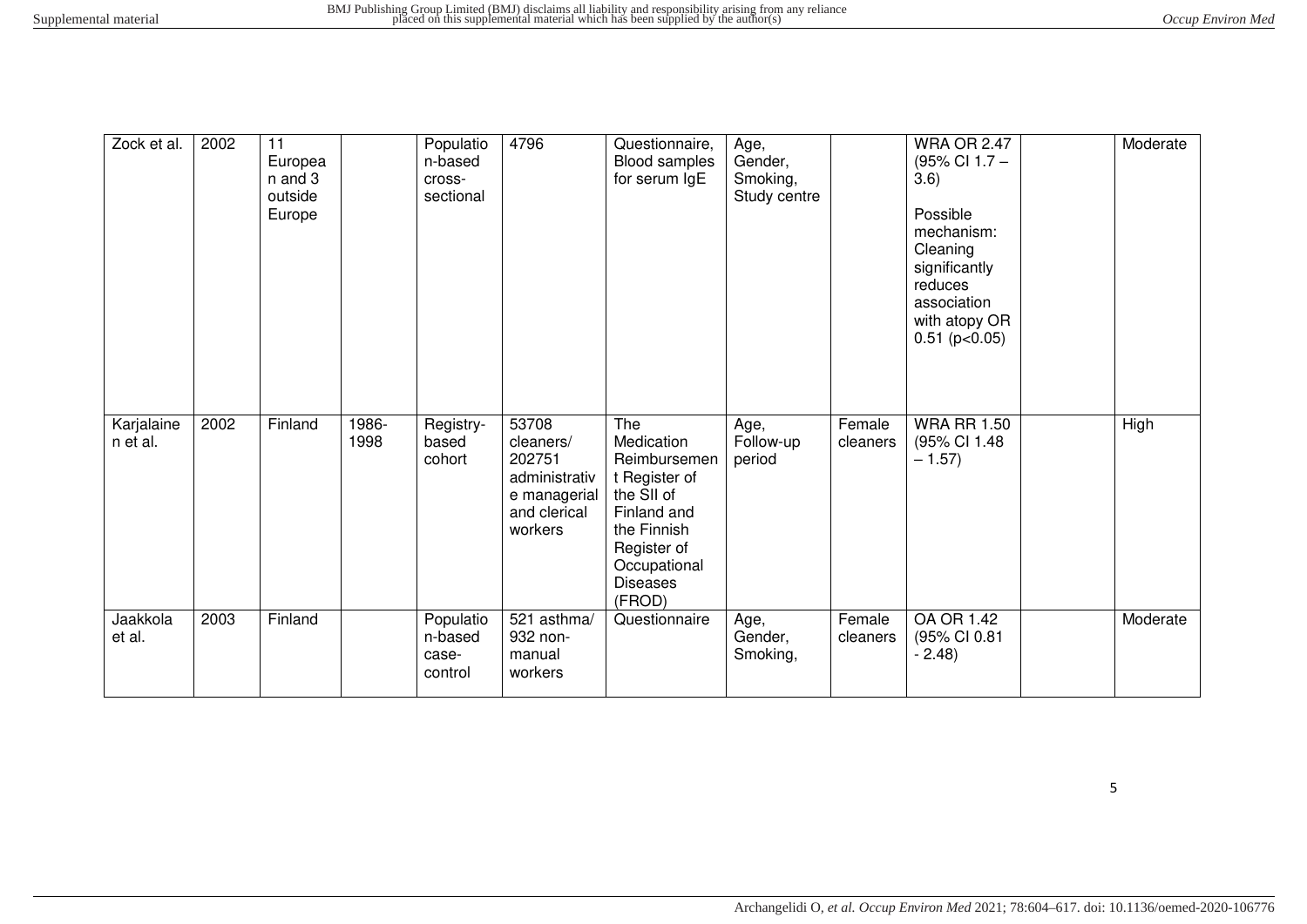| Le Moual<br>et al. | $200\overline{4}$ | France                                        | 1975                                                                         | Populatio<br>n-based<br>cross-<br>sectional         | 8832 | Questionnaire                                 | Age,<br>Gender,<br>Smoking                                                                        | <b>WRA OR 1.04</b><br>(95% CI 0.70<br>$-1.54$ |                                                                                                                                                                                                                                               | Moderate    |
|--------------------|-------------------|-----------------------------------------------|------------------------------------------------------------------------------|-----------------------------------------------------|------|-----------------------------------------------|---------------------------------------------------------------------------------------------------|-----------------------------------------------|-----------------------------------------------------------------------------------------------------------------------------------------------------------------------------------------------------------------------------------------------|-------------|
| Eng et al.         | 2010              | <b>New</b><br>Zealand                         | 2004-<br>2006                                                                | Populatio<br>n-based<br>cross-<br>sectional         | 3055 | Telephone<br>survey                           | Age,<br>Gender,<br>Smoking,<br>Deprivation                                                        | WRA OR 1.3<br>(95% CI 0.8 -<br>2.1)           |                                                                                                                                                                                                                                               | Moderate    |
| Vizcaya et<br>al.  | 2011              | Spain                                         | $2007 -$<br>2008                                                             | Workforce<br>-based<br>cross-<br>sectional<br>study | 917  | Questionnaire                                 | Age,<br>Gender,<br>Smoking,<br>Nationality                                                        | WRA OR 2.1<br>(95% CI 1.1 -<br>4.2)           |                                                                                                                                                                                                                                               | Moderate    |
| Radon et<br>al.    | 2008              | $\overline{13}$<br>countries<br>in.<br>Europe | <b>Baseline</b><br>study:<br>1991-<br>1995<br>Follow<br>up:<br>1998-<br>2003 | Prospecti<br>ve<br>populatio<br>n-based<br>cohort   | 4994 | Face to face<br>interview,<br>Skin prick test | Age<br>Gender<br>Smoking<br>Level of<br>smoking<br>Parental<br>allergy<br>Country of<br>residence |                                               | Allergic<br>rhinitis in<br>males OR<br>1.22 (95%<br>$CI 0.59 -$<br>2.55)<br>Allergic<br>rhinitis in<br>females<br>OR 1.26<br>(95% CI<br>$0.81 - 1.95$<br>Perennial<br>rhinitis in<br>males OR<br>0.99 (95%<br>CI 0.49 -<br>2.02)<br>Perennial | <b>High</b> |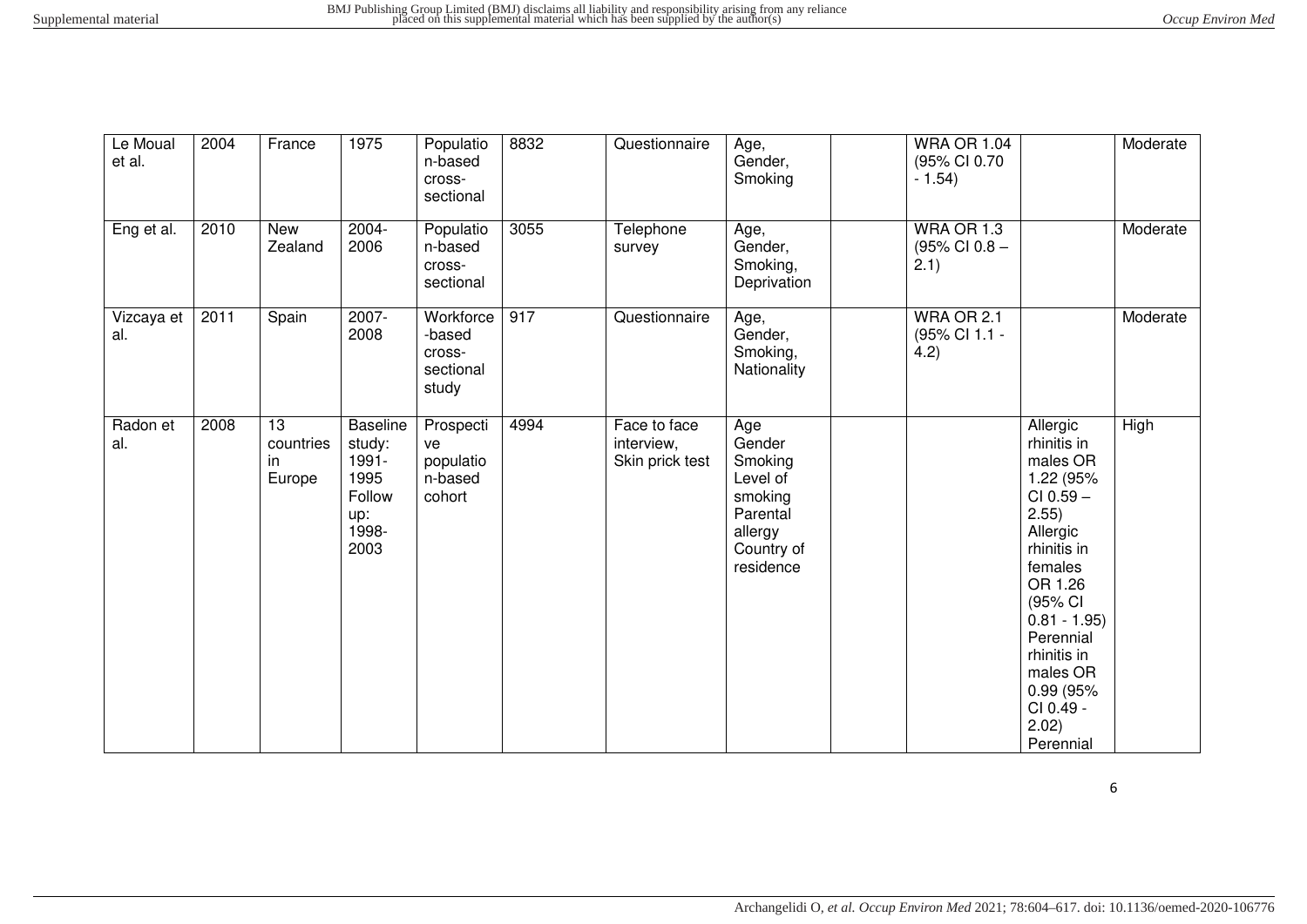|                                     |      |                                                              |                  |                                             |                 |                                   |                                                                                                                    |                                                                      |                                                                                                                      | rhinitis in<br>females<br>OR 1.70<br>(95% CI<br>$1.09 - 2.64$           |          |
|-------------------------------------|------|--------------------------------------------------------------|------------------|---------------------------------------------|-----------------|-----------------------------------|--------------------------------------------------------------------------------------------------------------------|----------------------------------------------------------------------|----------------------------------------------------------------------------------------------------------------------|-------------------------------------------------------------------------|----------|
| Folleti et<br>al.                   | 2012 | Italy                                                        |                  | Populatio<br>n-based<br>cross-<br>sectional | 297             | Questionnaire,<br>Skin prick test | Age,<br>Gender,<br>Smoking,<br>Atopy,<br>Schooling,<br>Cleaning                                                    |                                                                      | <b>WRA: 7% in</b><br>cleaners and<br>1% in controls<br>(p<0.05)                                                      | Rhinitis:<br>17% in<br>cleaners<br>and 15% in<br>controls<br>(p > 0.05) | Low      |
|                                     |      |                                                              |                  |                                             |                 |                                   | tasks or<br>products                                                                                               |                                                                      | Possible mechanism: The<br>prevalence of atopy was<br>30% in cleaners and 48% in<br>controls                         |                                                                         |          |
| Lipinska-<br>Ojrzanows<br>ka et al. | 2014 | Poland                                                       |                  | Populatio<br>n-based<br>cross-<br>sectional | $\overline{70}$ | Questionnaire                     |                                                                                                                    |                                                                      | WRA among cleaners was<br>positively associated with<br>rhinitis ( $p=0.019$ )                                       |                                                                         | Very low |
| Svanes et<br>al.                    | 2015 | Norway,<br>Sweden,<br>Denmark<br>, Iceland<br>and<br>Estonia | $2010 -$<br>2012 | Populatio<br>n-based<br>cross-<br>sectional | 13499           | Questionnaire                     | Age,<br>Gender,<br>Smoking,<br>Educational<br>level,<br>Parent's<br>educational<br>level,<br>BMI,<br>Participating | Occupati<br>o-nal<br>cleaner<br>$≤1$ year<br>exposur<br>e<br>$1 - 4$ | <b>OA OR 1.47</b><br>(95% CI 1.22<br>$-1.27$<br>OA OR 0.92<br>(95% CI 0.65<br>$-1.31)$<br>OA OR 1.44<br>(95% CI 1.05 |                                                                         | High     |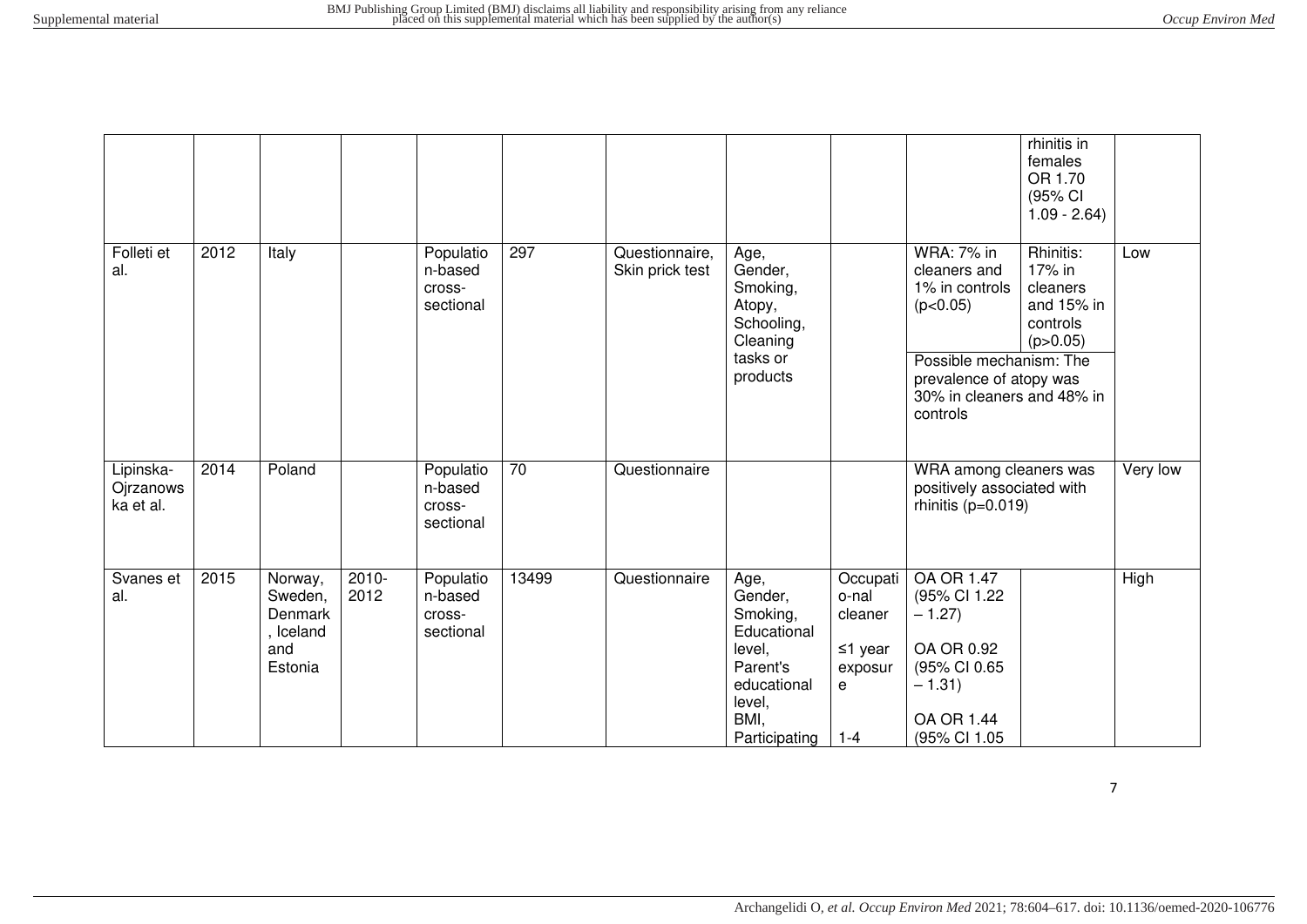|                 |      |      |                  |                                             |     |               | centre                                           | years<br>exposur<br>е    | $-1.97$<br>OA OR 1.59<br>(95% CI 1.22<br>$-2.08$             |                                                                                        |          |
|-----------------|------|------|------------------|---------------------------------------------|-----|---------------|--------------------------------------------------|--------------------------|--------------------------------------------------------------|----------------------------------------------------------------------------------------|----------|
|                 |      |      |                  |                                             |     |               |                                                  | ≥4 years<br>exposur<br>е |                                                              |                                                                                        |          |
| Radon et<br>al. | 2016 | Peru | $2011 -$<br>2013 | Populatio<br>n-based<br>cross-<br>sectional | 278 | Questionnaire | Gender,<br>Smoking,<br>Duration of<br>employment |                          | WRA: 22% in<br>cleaners and<br>5% in controls<br>$(p=0.001)$ | Allergic<br>rhinitis:<br>21% in<br>cleaners<br>and $13\%$ in<br>controls<br>$(p=0.12)$ | Moderate |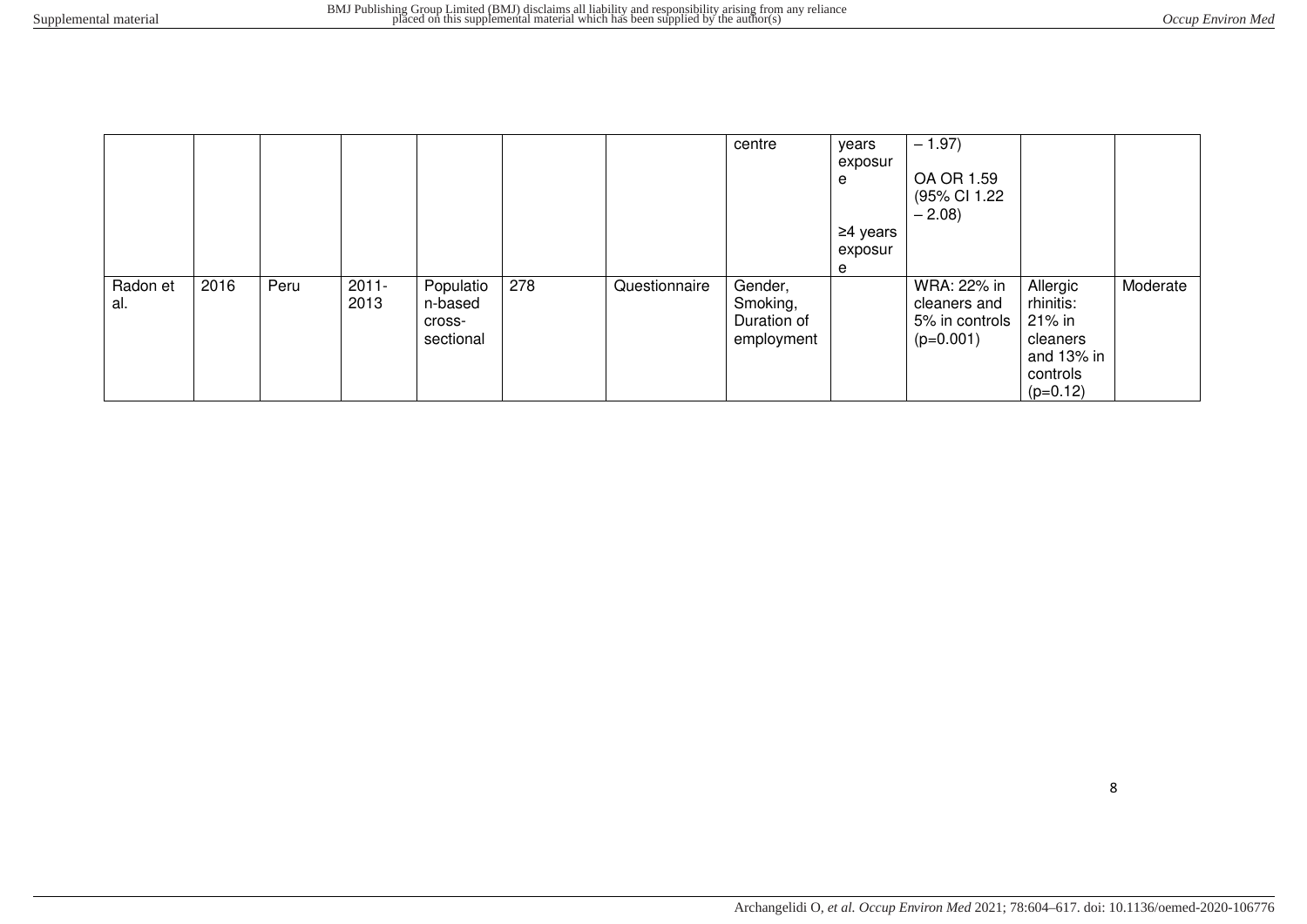|                           |      |                         |                    |                                             |               | <b>DOMESTIC CLEANERS</b> |                                                                                                                                        |                                                                   |                                                                                                  |                                                                                                                                            |              |
|---------------------------|------|-------------------------|--------------------|---------------------------------------------|---------------|--------------------------|----------------------------------------------------------------------------------------------------------------------------------------|-------------------------------------------------------------------|--------------------------------------------------------------------------------------------------|--------------------------------------------------------------------------------------------------------------------------------------------|--------------|
| Author                    | Year | Country                 | Year of            | <b>Study</b>                                | <b>Sample</b> | <b>Method of</b>         | Co-                                                                                                                                    | Type of                                                           | <b>Findings</b>                                                                                  |                                                                                                                                            | <b>GRADE</b> |
|                           |      |                         | data<br>collection | design                                      | size (n)      | data<br>collection       | variates                                                                                                                               | cleaner                                                           | Asthma                                                                                           | <b>Rhinitis</b>                                                                                                                            | score        |
| Zock et<br>al.            | 2001 | Spain                   | 1992               | Populatio<br>n-based<br>cross-<br>sectional | 1339          | Questionnaire            |                                                                                                                                        | Private<br>domestic<br>cleaners                                   | <b>WRA PR 3.3</b><br>(95% CI 1.9<br>$-5.8$<br>$WRA + BHR$<br>PR 5.0 (95%<br>$CI 1.9 -$<br>13.2)  |                                                                                                                                            | Moderate     |
| Medina<br>Ramon<br>et al. | 2003 | Spain                   | 2000-<br>2001      | Populatio<br>n-based<br>cross-<br>sectional | 4521          | Questionnaire            | Age,<br>Smoking                                                                                                                        | Current<br>domestic<br>cleaners<br>Former<br>domestic<br>cleaners | <b>WRA OR</b><br>1.46 (95% CI<br>$1.10 - 1.92$<br><b>WRA OR</b><br>2.09 (95% CI<br>$1.70 - 2.57$ | Work-<br>related<br>rhinitis OR<br>1.18 (95%)<br>CI 0.97 -<br>1.42)<br>Work-<br>related<br>rhinitis OR<br>1.31 (95%)<br>CI 1.13 -<br>1.51) | High         |
| Ghosh<br>et al.           | 2013 | Great<br><b>Britain</b> | $1991 -$<br>2000   | Populatio<br>n-based<br>cross-<br>sectional | 113           | Interview                | Gender,<br>Smoking,<br>Father's<br>social<br>class,<br>Area of<br>residence<br>at 42<br>years,<br>Hayfever/<br>allergic<br>rhinitis in | Domestic<br>cleaners                                              | <b>WRA OR</b><br>1.79 (95% CI<br>$1.02 - 3.14$ ,<br>$p=0.044$                                    |                                                                                                                                            | Moderate     |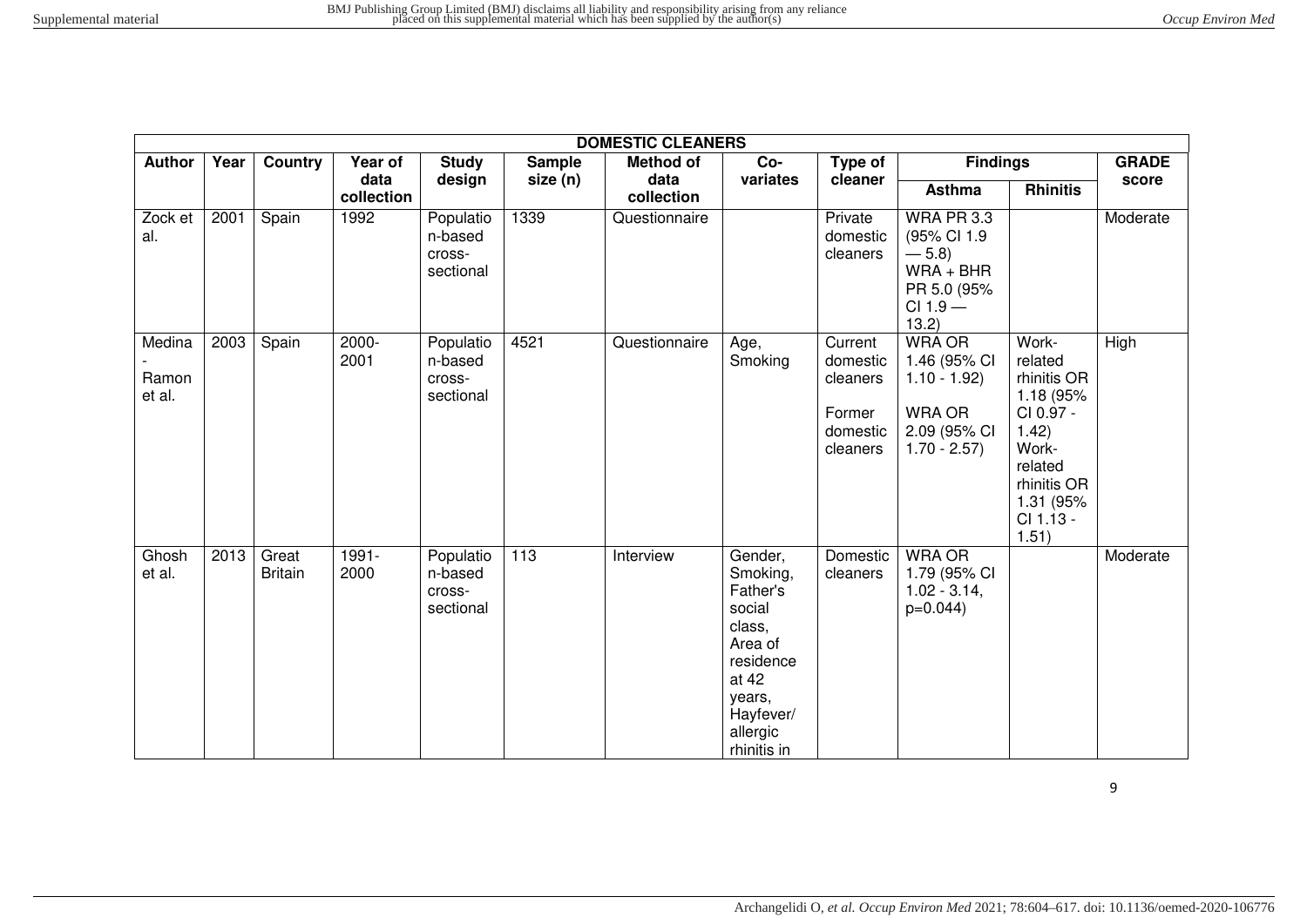|                           |      |         |                    |                                                   |          |                              | childhood       |                                                                                   |                                                                                    |                                                                                                                                          |              |
|---------------------------|------|---------|--------------------|---------------------------------------------------|----------|------------------------------|-----------------|-----------------------------------------------------------------------------------|------------------------------------------------------------------------------------|------------------------------------------------------------------------------------------------------------------------------------------|--------------|
|                           |      |         |                    |                                                   |          | <b>NON-DOMESTIC CLEANERS</b> |                 |                                                                                   |                                                                                    |                                                                                                                                          |              |
| <b>Author</b>             | Year | Country | Year of            | <b>Study</b>                                      | Sample   | <b>Method of</b>             | Co-             | Type of                                                                           | <b>Findings</b>                                                                    |                                                                                                                                          | <b>GRADE</b> |
|                           |      |         | data<br>collection | design                                            | size (n) | data<br>collection           | variates        | cleaner                                                                           | Asthma                                                                             | <b>Rhinitis</b>                                                                                                                          | score        |
| Medina<br>Ramon<br>et al. | 2003 | Spain   | 2000-<br>2001      | Populatio<br>n-based<br><b>Cross</b><br>sectional | 4521     | Questionnaire                | Age,<br>Smoking | Current<br>non-<br>domestic<br>cleaners<br>Former<br>non-<br>domestic<br>cleaners | WRA OR<br>1.08 (95% CI<br>$0.72 - 1.61$<br>WRA OR<br>1.41 (95% CI<br>$0.91 - 2.18$ | Work-<br>related<br>rhinitis OR<br>0.92 (95%<br>CI 0.71 -<br>1.20)<br>Work-<br>related<br>rhinitis OR<br>1.11 (95%<br>CI 0.82 -<br>1.50) | High         |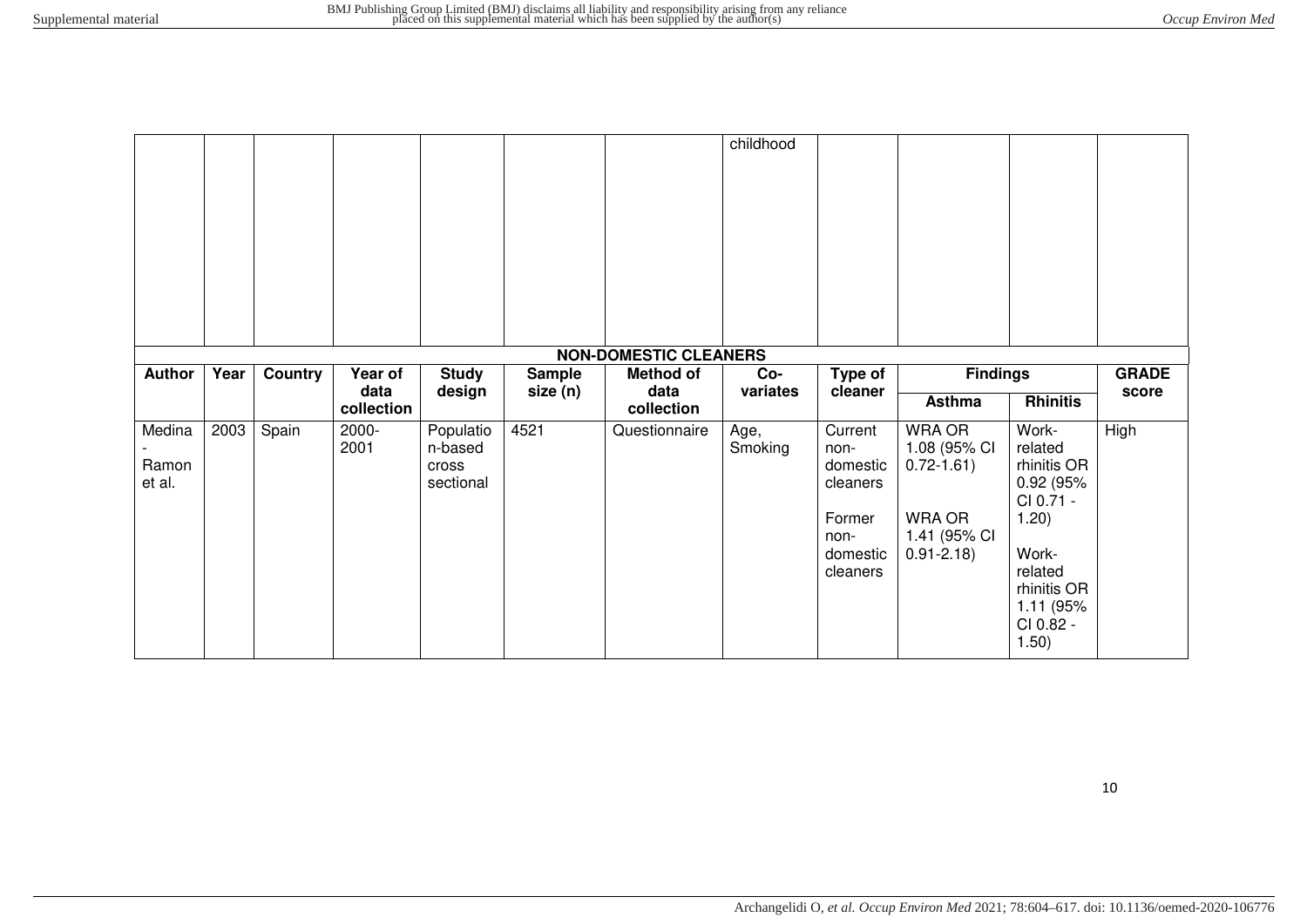| Macair   | 2007 | <b>Brazil</b> |       | Populatio | 341           | Questionnaire,  | Age,       | $0.92 - 3$ | <b>WRA/rhinitis</b> | Rhinitis in  | Moderate |
|----------|------|---------------|-------|-----------|---------------|-----------------|------------|------------|---------------------|--------------|----------|
| a et al. |      |               |       | n-based   |               | Skin prick test | Gender,    | years      | OR 1.09             | females      |          |
|          |      |               |       | cross-    |               |                 | Smoking,   | exposure   | (95% CI 1.00        | OR 2.07      |          |
|          |      |               |       | sectional |               |                 | Atopy,     |            | $-1.18$             | (95% CI      |          |
|          |      |               |       |           |               |                 | Number of  | $3 - 6.5$  |                     | $1.20 -$     |          |
|          |      |               |       |           |               |                 | years      | years      | <b>WRA/rhinitis</b> | 3.70         |          |
|          |      |               |       |           |               |                 | employmen  | exposure   | OR 1.28             | compared     |          |
|          |      |               |       |           |               |                 | t in non-  |            | (95% CI 1.01        | to males     |          |
|          |      |               |       |           |               |                 | domestic   | >6.5       | $-1.63$             |              |          |
|          |      |               |       |           |               |                 | cleaning,  | years      |                     |              |          |
|          |      |               |       |           |               |                 | Inhalation | exposure   | <b>WRA/rhinitis</b> |              |          |
|          |      |               |       |           |               |                 | accidents  |            | OR 1.71             | Possible     |          |
|          |      |               |       |           |               |                 |            |            | (95% CI 1.02        | mechanis     |          |
|          |      |               |       |           |               |                 |            |            | $-2.89$             | m: Work-     |          |
|          |      |               |       |           |               |                 |            |            |                     | related      |          |
|          |      |               |       |           |               |                 |            |            | Possible            | rhinitis     |          |
|          |      |               |       |           |               |                 |            |            | mechanism:          | was          |          |
|          |      |               |       |           |               |                 |            |            | Asthma was          | significantl |          |
|          |      |               |       |           |               |                 |            |            | significantly       | V            |          |
|          |      |               |       |           |               |                 |            |            | associated          | associate    |          |
|          |      |               |       |           |               |                 |            |            | with atopy          | d with       |          |
|          |      |               |       |           |               |                 |            |            | OR 2.91             | atopy OR     |          |
|          |      |               |       |           |               |                 |            |            | (95% CI 1.36        | 2.06 (95%)   |          |
|          |      |               |       |           |               |                 |            |            | $-6.71$             | CI 1.28 -    |          |
|          |      |               |       |           |               |                 |            |            |                     | 3.35)        |          |
| Mirabell | 2007 | 13            | 1991, | Prospecti | 332 nursing   | Questionnaire   | Age,       | Working    | OA RR 1.16          |              | Moderate |
| i et al. |      | Europea       | 1998- | ve        | and related   |                 | Gender,    | in.        | (95% CI 0.72)       |              |          |
|          |      | n             | 1999  | populatio | occupation/   |                 | Smoking    | nursing    | $-1.87$             |              |          |
|          |      | countries     |       | n-based   | 2481          |                 |            | and other  |                     |              |          |
|          |      |               |       | cohort    | professional  |                 |            | healthcar  |                     |              |          |
|          |      |               |       |           | or            |                 |            | e related  |                     |              |          |
|          |      |               |       |           | administrativ |                 |            | jobs       |                     |              |          |
|          |      |               |       |           | е             |                 |            |            |                     |              |          |
|          |      |               |       |           | occupation    |                 |            |            |                     |              |          |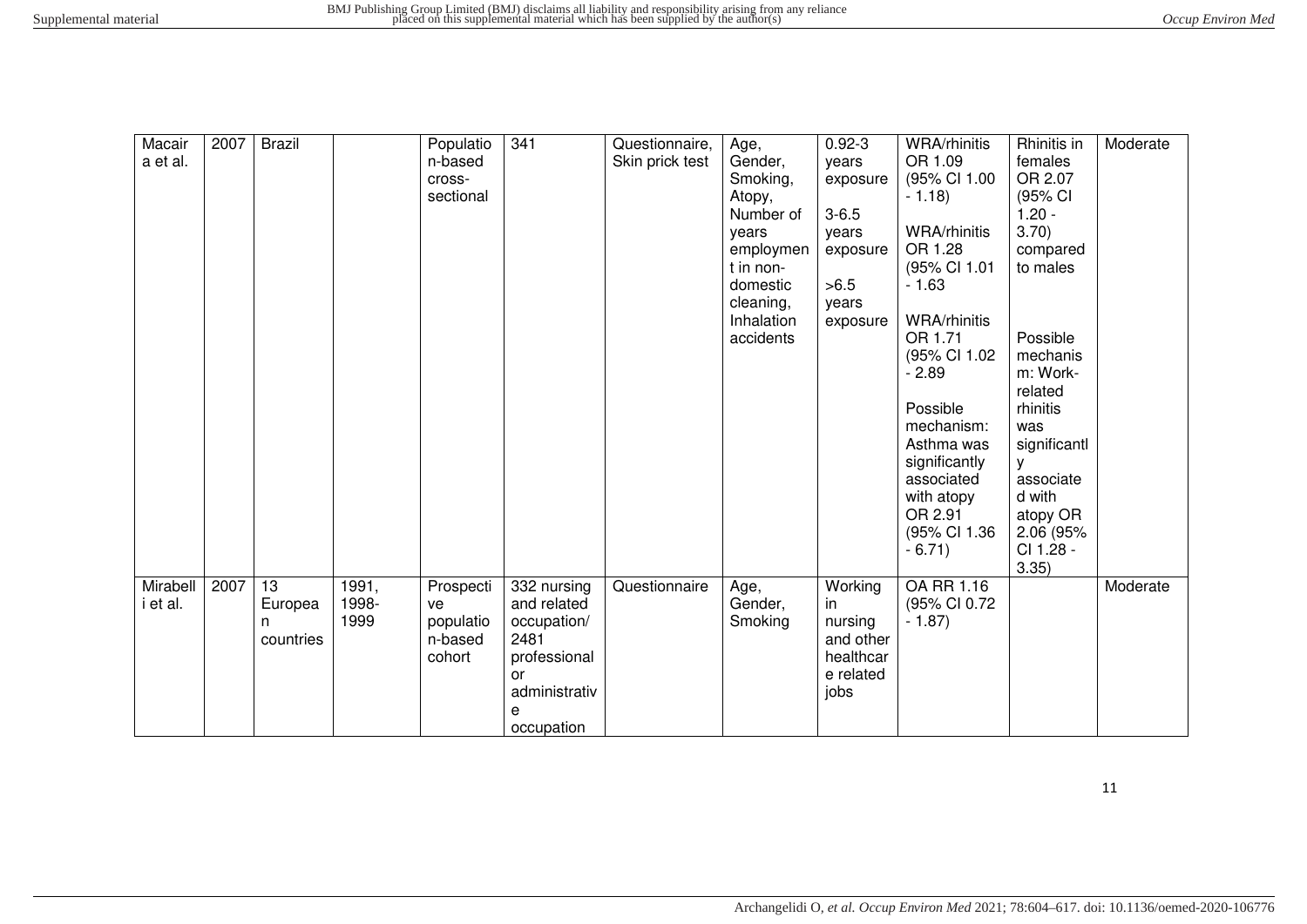| Delclos<br>et al. | 2007 | <b>USA</b> | 2003 | Populatio<br>n-based<br>cross-<br>sectional | 5387 | Questionnaire | Age,<br>Gender,<br>Smoking,<br>Atopy,<br>Ethnicity,<br>Obesity,<br>Seniority<br>(number of<br>years as a<br>HCP) | Healthca<br>re<br>workers<br>0-9 years<br>exposure<br>$10 - 16$<br>years<br>exposure<br>$17-26$<br>years<br>exposure<br>$\geq$ 27<br>years<br>exposure | WRA in<br>females OR<br>2.31 (95% CI<br>$1.35 - 3.94$<br>compared to<br>males<br><b>WRA OR</b><br>1.00<br>WRA OR<br>2.08 (95% CI<br>$0.64 - 6.73$<br>WRA OR<br>3.37 (95% CI<br>$1.10 - 10.26$<br>WRA OR<br>4.10 (95% CI<br>$1.39 - 12.11$ | High     |
|-------------------|------|------------|------|---------------------------------------------|------|---------------|------------------------------------------------------------------------------------------------------------------|--------------------------------------------------------------------------------------------------------------------------------------------------------|-------------------------------------------------------------------------------------------------------------------------------------------------------------------------------------------------------------------------------------------|----------|
| Obadia<br>et al.  | 2009 | Canada     |      | Workforc<br>e-based<br>cross-<br>sectional  | 1153 | Questionnaire | Age,<br>Gender,<br>Smoking                                                                                       | School or<br>racetrack<br>public<br>building<br>cleaners                                                                                               | OA in males<br>OR 0.93<br>(95% CI 0.4 –<br>(2.3)<br>OA in<br>females OR<br>1.00 (95% CI<br>$0.4 - 2.3$                                                                                                                                    | Moderate |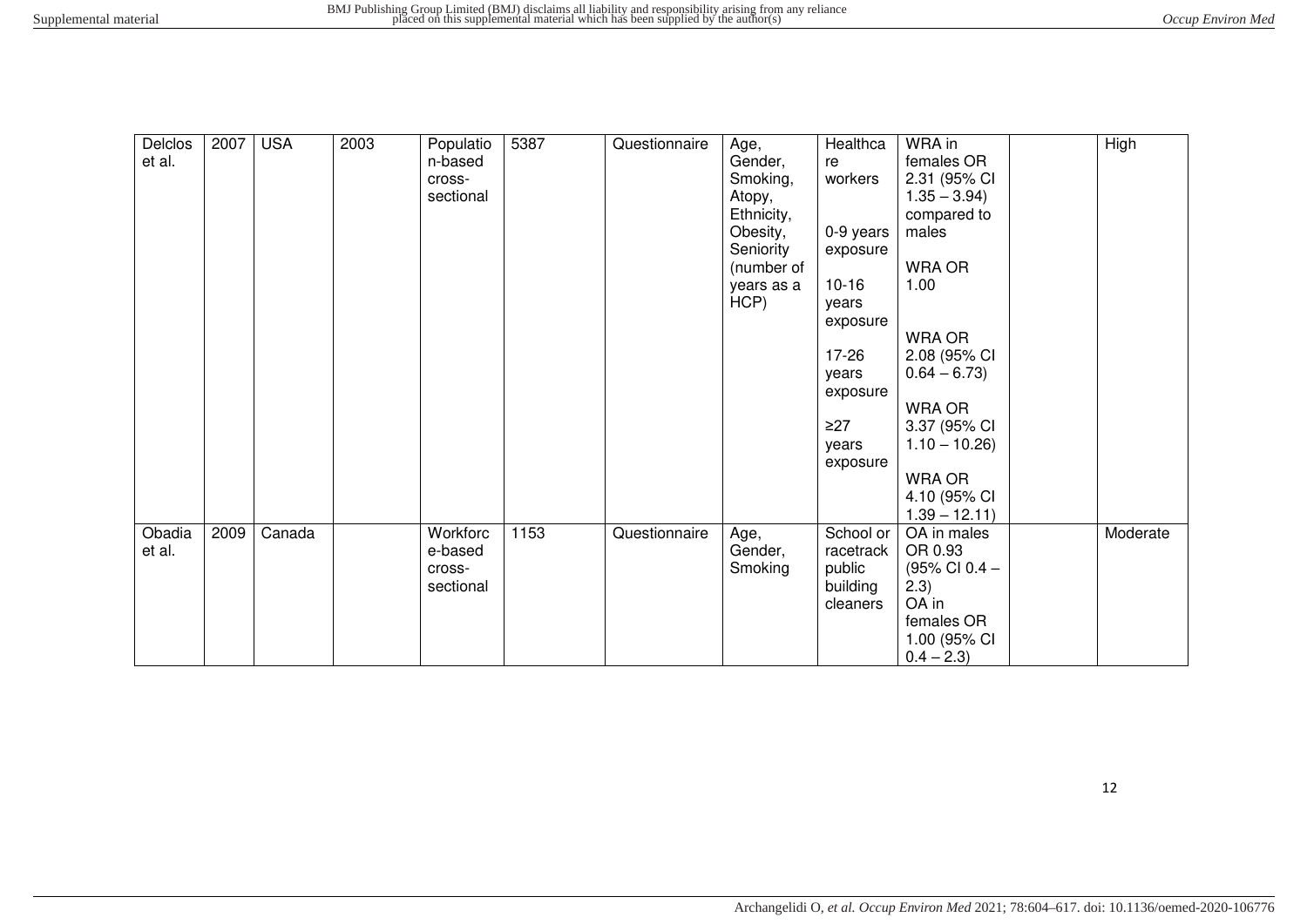| Dumas<br>et al.     | 2012 | France                  | 2003-<br>2007    | Populatio<br>n-based<br>case-<br>control    | 136 hospital<br>workers/<br>333 non-<br>exposed<br>subjects | Questionnaire,<br>Expert<br>assessment | Age,<br>Gender,<br>Smoking,<br><b>BMI</b>                                                                                                           | Female<br>hospital<br>workers<br>(healthca<br>re<br>workers/<br>hospital<br>cleaners) | WRA OR<br>1.14 (95% CI<br>$0.69 - 1.87$                                                   | High     |
|---------------------|------|-------------------------|------------------|---------------------------------------------|-------------------------------------------------------------|----------------------------------------|-----------------------------------------------------------------------------------------------------------------------------------------------------|---------------------------------------------------------------------------------------|-------------------------------------------------------------------------------------------|----------|
| Ghosh<br>et al.     | 2013 | Great<br><b>Britain</b> | $1991 -$<br>2000 | Populatio<br>n-based<br>cross-<br>sectional | 516                                                         | Interview                              | Gender,<br>Smoking,<br>Father's<br>social<br>class,<br>Area of<br>residence<br>at 42<br>years,<br>Hayfever/<br>allergic<br>rhinitis in<br>childhood | Office<br>and hotel<br>cleaners                                                       | <b>WRA OR</b><br>1.82 (95% CI<br>$1.34 - 2.48$ ,<br>$p<0.001$ )                           | Moderate |
| Gonzal<br>ez et al. | 2014 | France                  | 2006-<br>2007    | Workforc<br>e-based<br>cross-<br>sectional  | 153                                                         | Questionnaire                          | Age,<br>Gender,<br>Smoking,<br>Atopy,<br><b>BMI</b>                                                                                                 | Hospital<br>cleaners                                                                  | <b>WRA OR</b><br>2.38 (95% CI<br>$0.48 - 11.85$<br>OA OR 2.33<br>(95% CI 0.52<br>$-10.44$ | Moderate |

OR: Odds Ratio, CI: Confidence Interval, RR: Relative Risk, WRA: Work-related asthma, OA: Occupational Asthma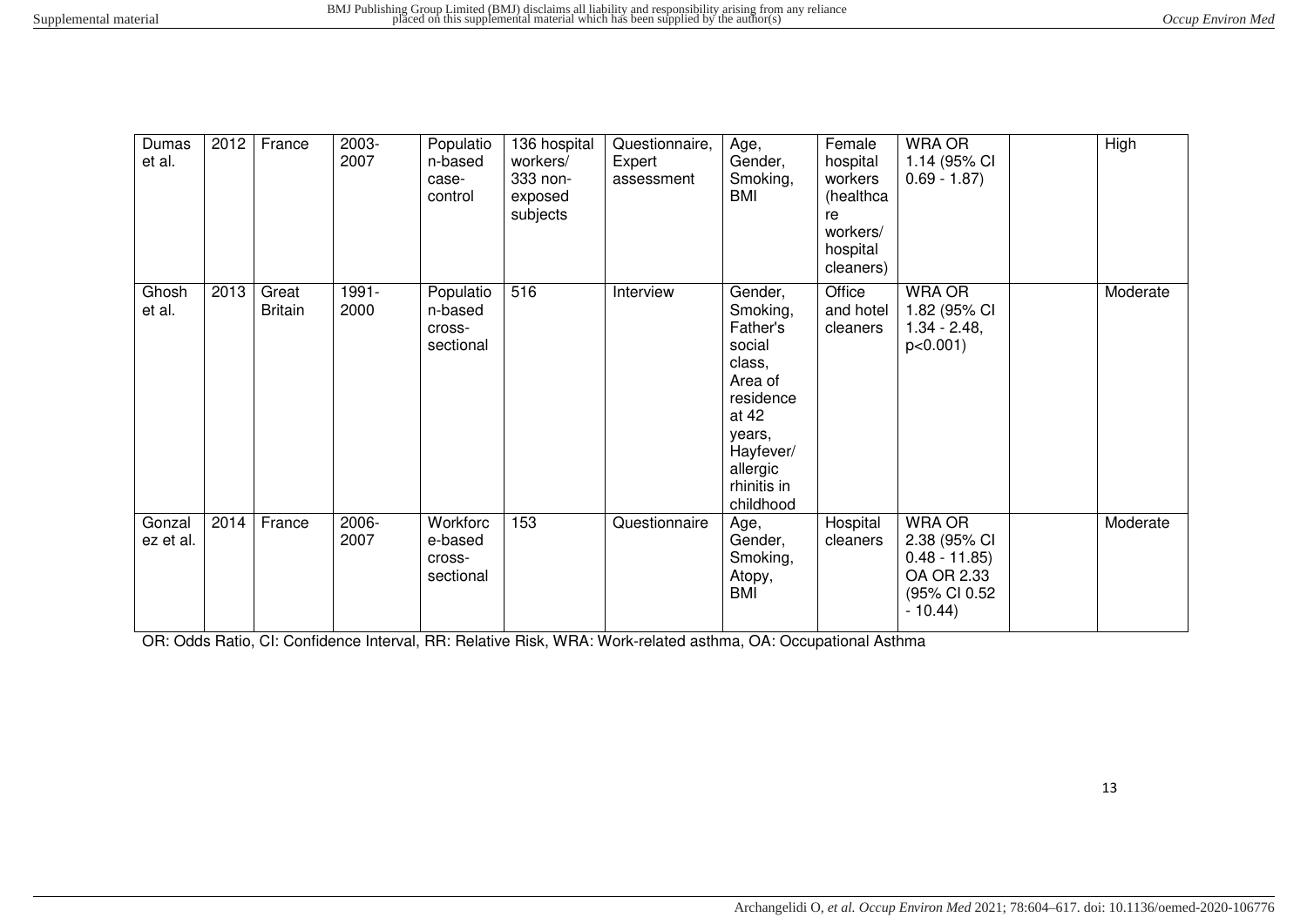| Table S4: Summary of epidemiological studies assessing the associations between professional cleaning work and lung function, and |  |
|-----------------------------------------------------------------------------------------------------------------------------------|--|
| bronchial hyperresponsiveness (BHR). Also low/very low quality studies are included.                                              |  |

| <b>Author</b>              | Year | Country                                       | Year of            | <b>Study</b>                                | Sample                      | Method of                                        | Co-variates                                                                                                                                                                                                            | Type of                        | <b>Findings</b>                                                                                                                                                             |                                                                                                      | <b>GRADE</b> |
|----------------------------|------|-----------------------------------------------|--------------------|---------------------------------------------|-----------------------------|--------------------------------------------------|------------------------------------------------------------------------------------------------------------------------------------------------------------------------------------------------------------------------|--------------------------------|-----------------------------------------------------------------------------------------------------------------------------------------------------------------------------|------------------------------------------------------------------------------------------------------|--------------|
|                            |      |                                               | data<br>collection | design                                      | size (n)                    | data<br>collection                               |                                                                                                                                                                                                                        | cleaner                        | <b>Lung function</b>                                                                                                                                                        | <b>BHR</b>                                                                                           | score        |
| Zock et<br>al.             | 2002 | 11<br>Europea<br>n and 3<br>outside<br>Europe |                    | Populatio<br>n-based<br>cross-<br>sectional | 4796                        | Spirometry,<br>Methacholine<br>challenge<br>test | Age,<br>Gender,<br>Smoking,<br>Study<br>centre                                                                                                                                                                         |                                | Not significantly<br>associated with<br>changes in $FEV1$ ,<br>FVC or FEV <sub>1</sub> /FVC<br>but was<br>significantly<br>associated with a<br>decrease in PEF<br>(p<0.05) | <b>No</b><br>significant<br>association<br>OR 1.60<br>(p > 0.05)                                     | Moderate     |
| Medina-<br>Ramon<br>et al. | 2005 | Spain                                         | 2000-<br>2001      | Nested<br>case-<br>control                  | 40 case/<br>155<br>controls | Spirometry,<br>Methacholine<br>challenge<br>test | Age,<br>Smoking,<br>Cleaning<br>tasks and<br>products,<br>Current or<br>former<br>employment<br>in non-<br>domestic<br>cleaning<br>jobs,<br>History/<br>inhalation<br>accidents<br>relating to<br>cleaning<br>products | Female<br>domestic<br>cleaners | No significant<br>difference<br>between cases<br>and controls with<br>regards to $FEV1$                                                                                     | Large<br>difference in<br>the rates of<br>BHR (18%<br>versus 3%)<br>between<br>cases and<br>controls | Moderate     |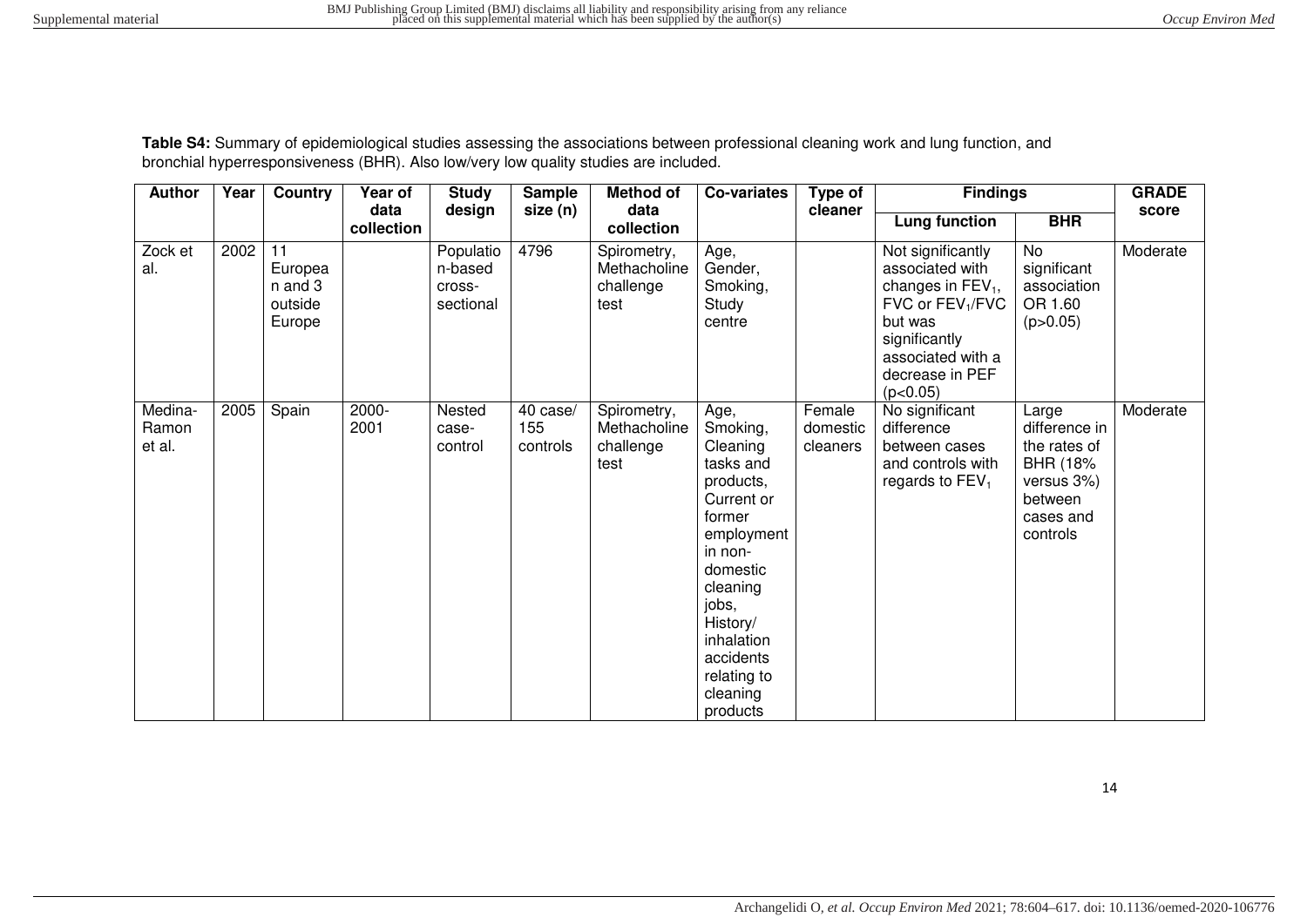| Karadzin<br>ska-<br>Bislimov<br>ska et al. | 2007 | Macedon<br>ia | 2004-<br>2006 | Populatio<br>n-based<br>cross-<br>sectional | 88 | Histamine<br>challenge<br>test | Smoking,<br>BMI,<br><b>Baseline</b><br>FEV1 | Female<br>cleaners   |                                                                                                                                    | Prevalence<br>of BHR was<br>higher in<br>cleaners<br>than<br>controls<br>though not<br>significant<br>(30.2% vs<br>17.7%).<br>Prevalence<br>of<br>borderline<br><b>BHR</b> was<br>significantly<br>higher in<br>cleaners<br>than<br>controls<br>(16.2% vs<br>6.6%<br>$p=0.032$ | Low      |
|--------------------------------------------|------|---------------|---------------|---------------------------------------------|----|--------------------------------|---------------------------------------------|----------------------|------------------------------------------------------------------------------------------------------------------------------------|--------------------------------------------------------------------------------------------------------------------------------------------------------------------------------------------------------------------------------------------------------------------------------|----------|
| Makela<br>et al.                           | 2011 | Finland       | 1994-<br>2004 | Registry-<br>based<br>cross-<br>sectional   | 20 | Spirometry                     |                                             | Female<br>cleaners   | Flow-volume<br>spirometry was<br>normal in 12<br>subjects and<br>there was mild<br>deterioration in<br>the remaining 8<br>subjects |                                                                                                                                                                                                                                                                                | Low      |
| Corradi<br>et al.                          | 2012 | Italy         |               | Workforc<br>e-based<br>cross-<br>sectional  | 80 | Spirometry                     | Age,<br>Gender,<br>Ethnicity,<br>Height     | Hospital<br>cleaners | <b>Cleaners</b> had<br>spirometry results<br>within the normal<br>range after<br>adjustment                                        |                                                                                                                                                                                                                                                                                | Moderate |

15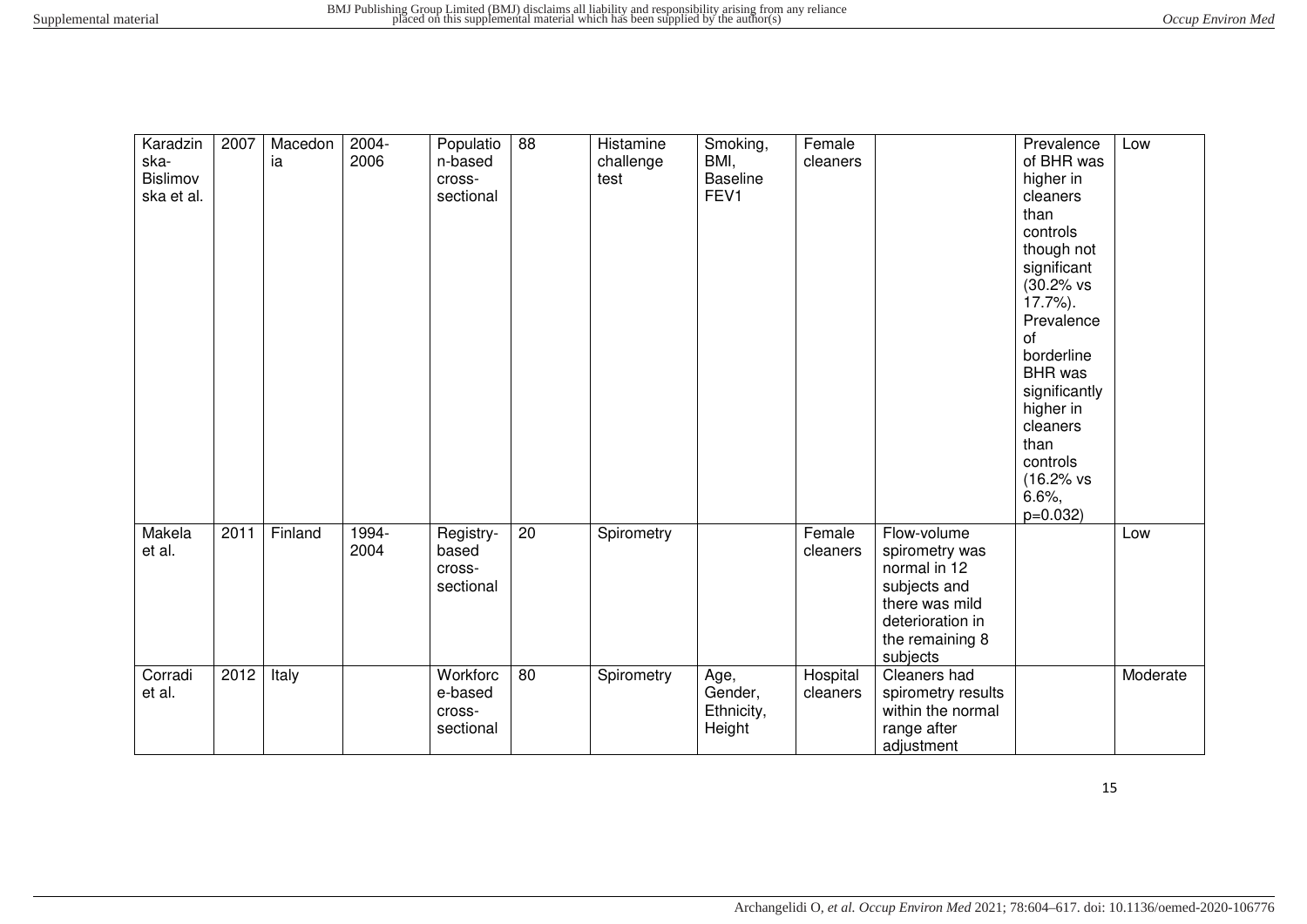| Vizcaya<br>et al. | 2013 | Spain                   | 2008-<br>2009 | Nested<br>case-<br>control                  | 42<br>cases/<br>53<br>controls | Spirometry<br>during<br>detailed<br>clinic visit | Age,<br>Gender,<br>Smoking                                                                                                                    |                                 | Pre- and post-<br>bronchodilator<br>$FEV1/FVC$ ratios<br>were significantly<br>lower in cases<br>compared to<br>controls. OR -4.4<br>(95% CI −7.4 to<br>$-1.5$ ) and OR<br>$-5.2$ ( $-8.8$ to<br>$-1.6$ ),<br>respectively. | Moderate |
|-------------------|------|-------------------------|---------------|---------------------------------------------|--------------------------------|--------------------------------------------------|-----------------------------------------------------------------------------------------------------------------------------------------------|---------------------------------|-----------------------------------------------------------------------------------------------------------------------------------------------------------------------------------------------------------------------------|----------|
| Ghosh et<br>al.   | 2013 | Great<br><b>Britain</b> | 1991-<br>2000 | Populatio<br>n-based<br>cross-<br>sectional | 516                            | Spirometry,<br>Interview                         | Gender,<br>Smoking,<br>Father's<br>social class,<br>Area of<br>residence at<br>42 years,<br>Hayfever/<br>allergic<br>rhinitis in<br>childhood | Office<br>and hotel<br>cleaners | Airflow limitation<br>with adult-onset<br>asthma OR 2.25<br>(95% CI 1.19 -<br>$4.24$ , $p=0.012$ )                                                                                                                          | Moderate |
| Vizcaya<br>et al. | 2015 | Spain                   | 2008-<br>2009 | Workforc<br>e-based<br>cross-<br>sectional  | 21                             | Spirometry                                       | Age,<br>Smoking,<br>Having a<br>cold or flu,<br>Use of<br>respiratory<br>medication                                                           | Female<br>cleaners              | $FEV1$ evening<br>following<br>exposure: -86ml<br>(95% CI-212 to<br>39)<br>$FEV1$ morning<br>following<br>exposure: -50ml<br>(95% CI-181 to<br>81)<br>Diurnal variation<br>in $FEV1$ : 2.8ml                                | Low      |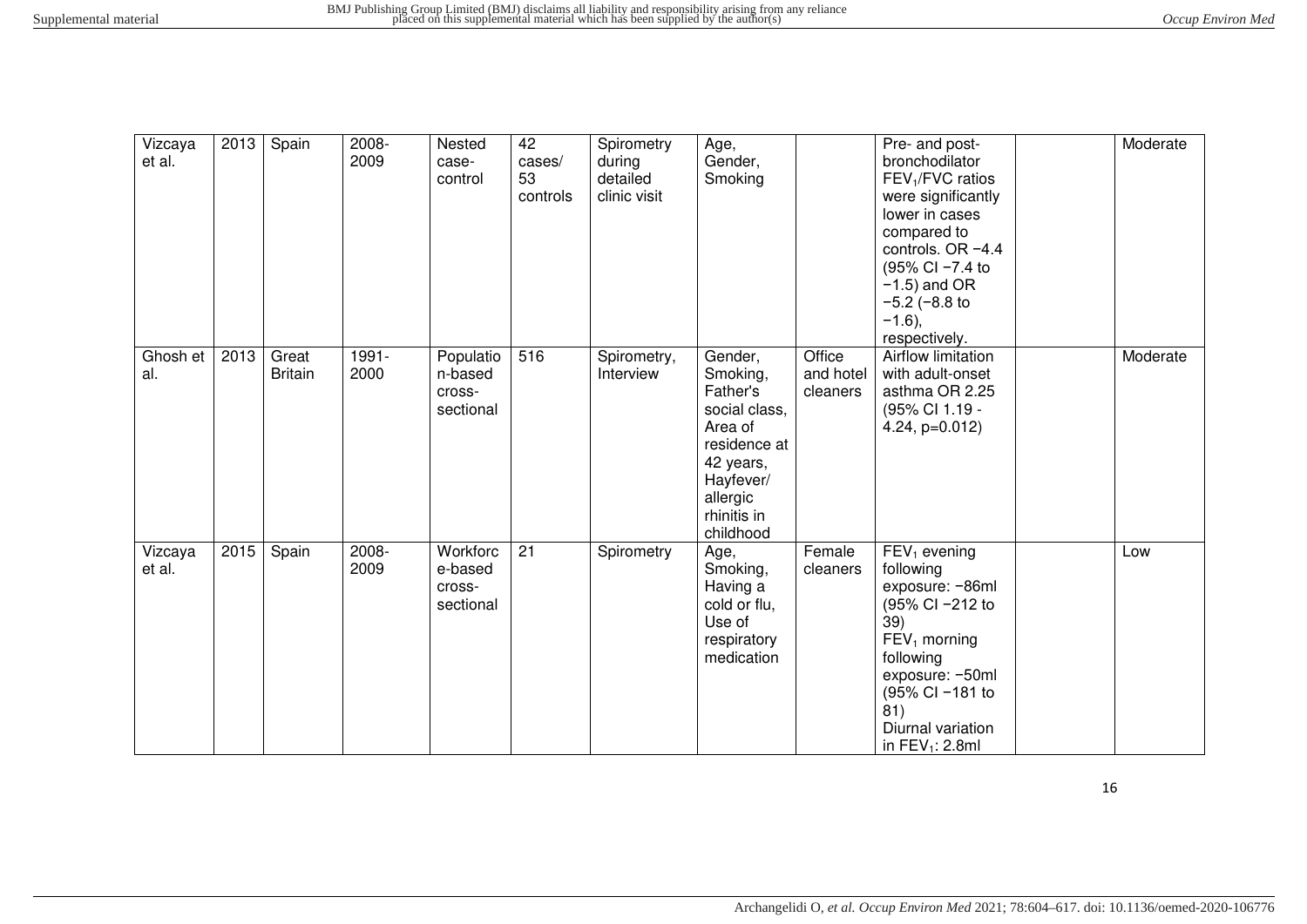|                     |      |       |                                            |    |            |                          |                                              | (95% CI −1.0 to<br>6.6)                                                                                                  |          |
|---------------------|------|-------|--------------------------------------------|----|------------|--------------------------|----------------------------------------------|--------------------------------------------------------------------------------------------------------------------------|----------|
| Casimirri<br>et al. | 2016 | Italy | Workforc<br>e-based<br>cross-<br>sectional | 78 | Spirometry | Age,<br>Smoking,<br>BMI, | Caucasia<br>n female<br>hospital<br>cleaners | No significant<br>association<br>between cleaning<br>and $FEV_1$ , $FVC$<br>(% predicted) and<br>the $FEV1/FVC$<br>ratio | Moderate |

OR: Odds Ratio; GMR: Geometric mean ratio; CI: Confidence Interval; PEF: Peak Expiratory Flow; MEF25: Maximal Expiratory Flow at 25% of vital capacity; MEF50: Maximal expiratory flow at 50% of vital capacity; FEV1:Forced Expiratory Volume in one second; FVC: Forced Vital Capacity; OASYS – Occupational asthma expert system; PD20: Administered cumulative dose of methacholine which results in a drop in FEV1 by 20%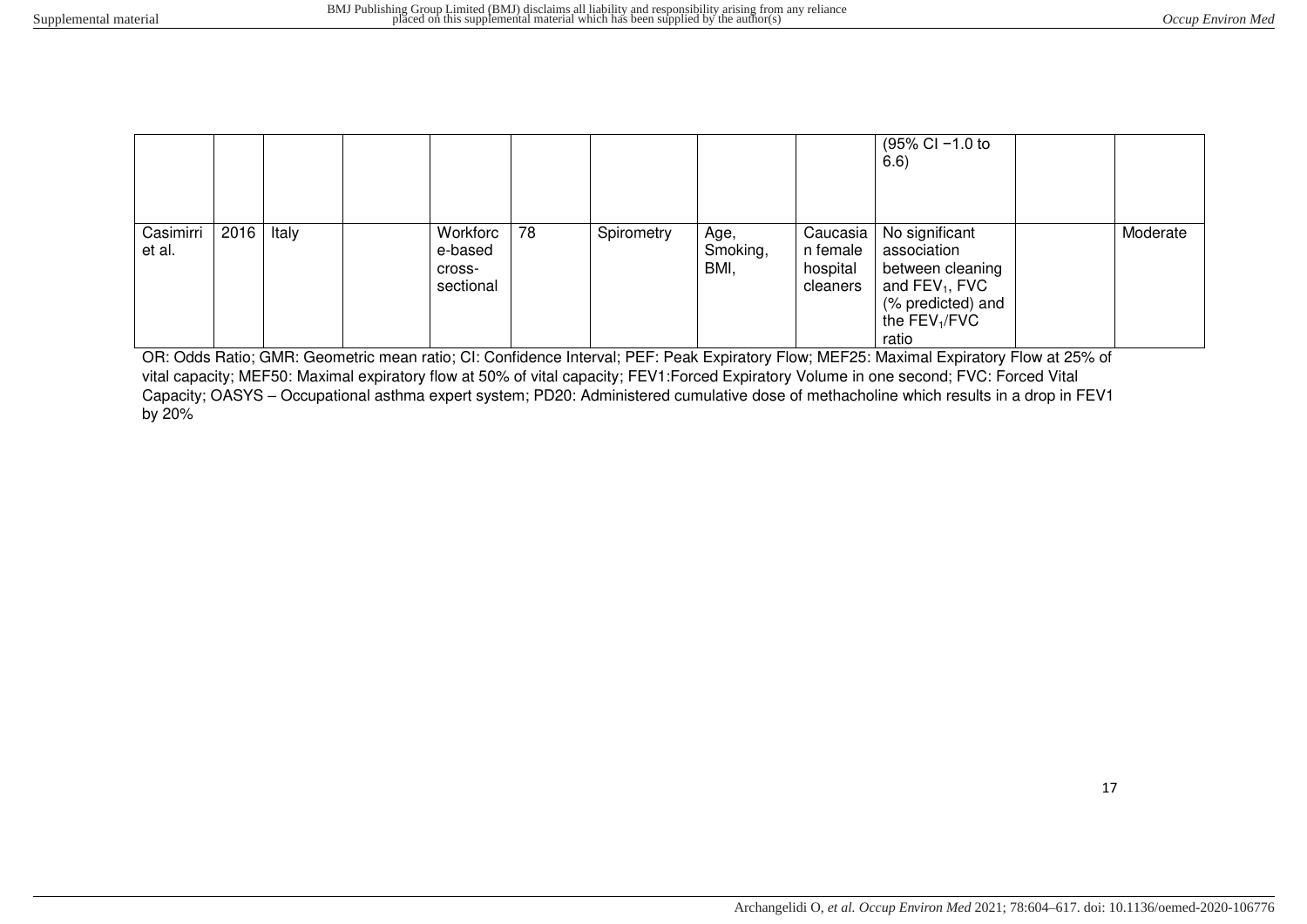| <b>Author</b>                              | Year | Country       | <b>Year of</b><br>data | <b>Study</b><br>design                      | <b>Sample</b><br>size (n) | <b>Method of</b><br>data | Co-<br>variates                                                                                             | <b>Type of</b><br>cleaner      | <b>Findings</b>                                                                                          |                                                                                                                                                        | <b>GRADE</b><br>score |
|--------------------------------------------|------|---------------|------------------------|---------------------------------------------|---------------------------|--------------------------|-------------------------------------------------------------------------------------------------------------|--------------------------------|----------------------------------------------------------------------------------------------------------|--------------------------------------------------------------------------------------------------------------------------------------------------------|-----------------------|
|                                            |      |               | collection             |                                             |                           | collection               |                                                                                                             |                                | <b>URTSs</b>                                                                                             | <b>LRTSs</b>                                                                                                                                           |                       |
| Medina-<br>Ramon<br>et al.                 | 2006 | Spain         | 2001-2002              | Population<br>-based<br>cross-<br>sectional | 43                        | Questionnaire            | Age,<br>Smoking,<br>Respiratory<br>infections,<br>Maintenanc<br>е<br>medication<br>s,<br>Exposure<br>period | Female<br>domestic<br>cleaners | <b>URTSs not</b><br>significantly<br>associated with<br>the working day<br>OR 1.1 (95% CI<br>$0.6 - 2.3$ | <b>LRTSs</b><br>significantly<br>associated<br>with the<br>working day<br>OR 3.1 (95%<br>$CI 1.4 - 7.1$                                                | Moderate              |
| Karadzin<br>ska-<br>Bislimov<br>ska et al. | 2007 | Macedon<br>ia | 2004-2006              | Population<br>-based<br>cross-<br>sectional | 88                        | Questionnaire            | Smoking,<br>BMI,<br><b>Baseline</b><br>FEV1                                                                 | Female<br>cleaners             |                                                                                                          | Significantly<br>higher<br>prevalence of<br>phlegm<br>$(p=0.019)$ and<br>dyspnoea<br>$(p=0.041)$ in<br>cleaners<br>compared to<br>the control<br>group | Low                   |

**Table S5:** Summary of epidemiological studies assessing the association between professional cleaning work and upper respiratory symptoms and lower respiratory symptoms. Also low/very low quality studies are included.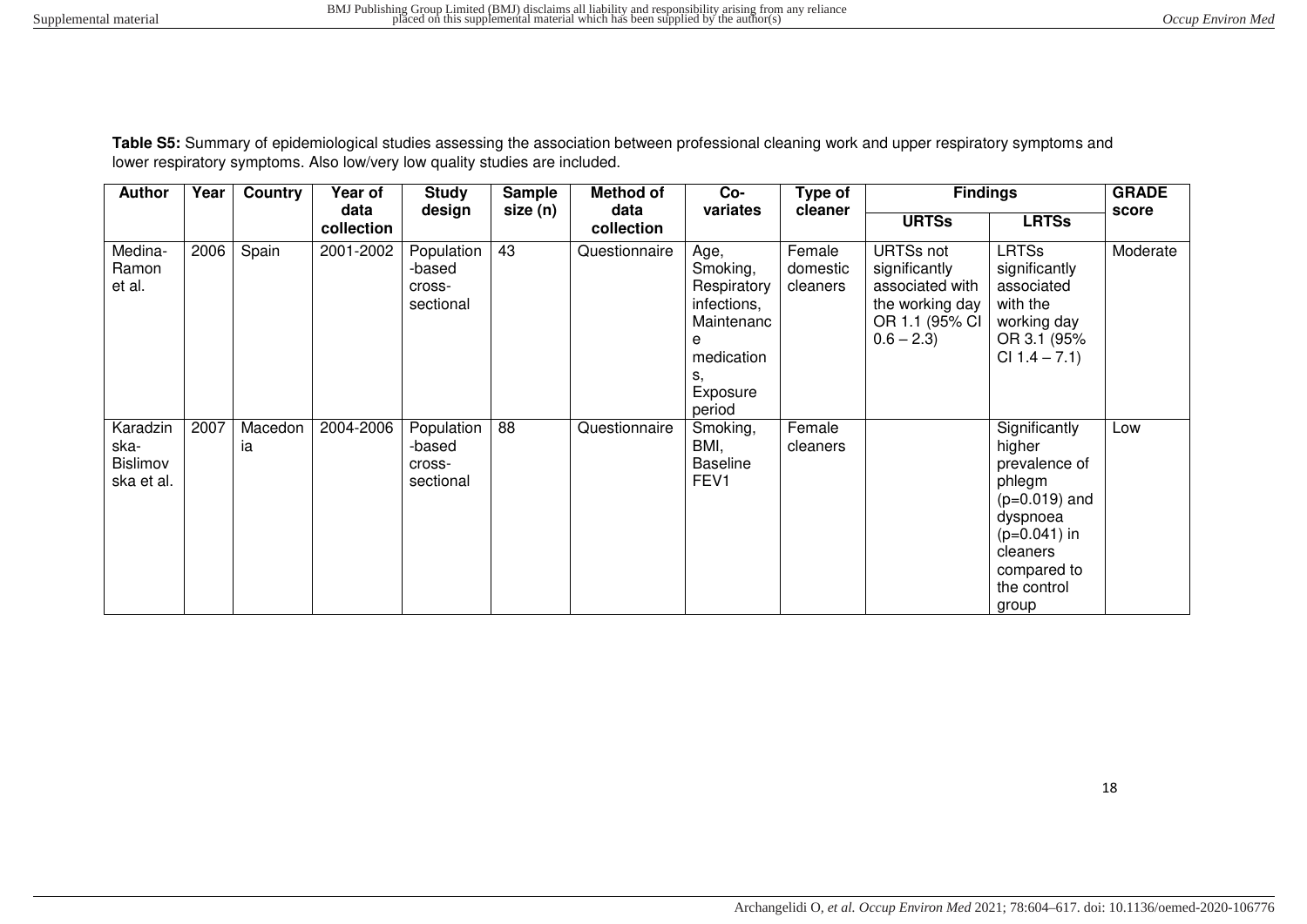| Declos et<br>al.                       | 2007 | <b>USA</b> | 2003      | Population<br>-based<br>cross-<br>sectional         | 3650            | Questionnaire | Age,<br>Gender,<br>Smoking,<br>Atopy,<br>Obesity<br>(BMI>30kg/<br>m2),<br>Seniority<br>(number of<br>years as a<br>HCP) | <b>Nurses</b>                                            | BHR-related symptoms <sup>a</sup> OR<br>1.95 (95% CI 1.51-2.52)                                                                              | High     |
|----------------------------------------|------|------------|-----------|-----------------------------------------------------|-----------------|---------------|-------------------------------------------------------------------------------------------------------------------------|----------------------------------------------------------|----------------------------------------------------------------------------------------------------------------------------------------------|----------|
| Obadia<br>et al.                       | 2009 | Canada     |           | Workforce<br>-based<br>cross-<br>sectional          | 1153            | Questionnaire | Age,<br>Gender,<br>Smoking                                                                                              | School or<br>racetrack<br>public<br>building<br>cleaners | Prevalence of LRTSs in females<br>OR 2.59 (95% CI 1.6 - 4.3)<br>Prevalence of LRTSs in males<br>OR 1.16 (95% CI 0.7 - 1.9)                   | Moderate |
| Wiesland<br>er et al.                  | 2010 | Sweden     |           | Population<br>-based<br>cross-<br>sectional         | $\overline{21}$ | Questionnaire |                                                                                                                         | Hospital<br>cleaners                                     | Significant increase in nasal<br>symptoms $(p<0.001)$ and throat<br>symptoms $(p<0.05)$<br>Significant increase in dyspnoea<br>(p<0.01)      | Low      |
| Vizcaya<br>et al.                      | 2011 | Spain      | 2007-2008 | Workforce<br>-based<br>cross-<br>sectional<br>study | 831             | Questionnaire | Age,<br>Gender,<br>Smoking,<br>Nationality                                                                              |                                                          | Wheeze without having a cold<br>OR 1.3 (95% CI 0.5 - 3.3)<br>Chronic cough OR 1.8 (95% CI<br>$0.7 - 4.7$                                     | Moderate |
| Lipinska-<br>Ojrzano<br>wska et<br>al. | 2011 |            |           | Population<br>-based<br>cross-<br>sectional         | 103             | Questionnaire |                                                                                                                         |                                                          | 29.1% subjects reported rhinitis<br>symptoms<br>26.2% subjects reported<br>dyspnoea symptoms and 14.6%<br>reported chronic cough<br>symptoms | Very low |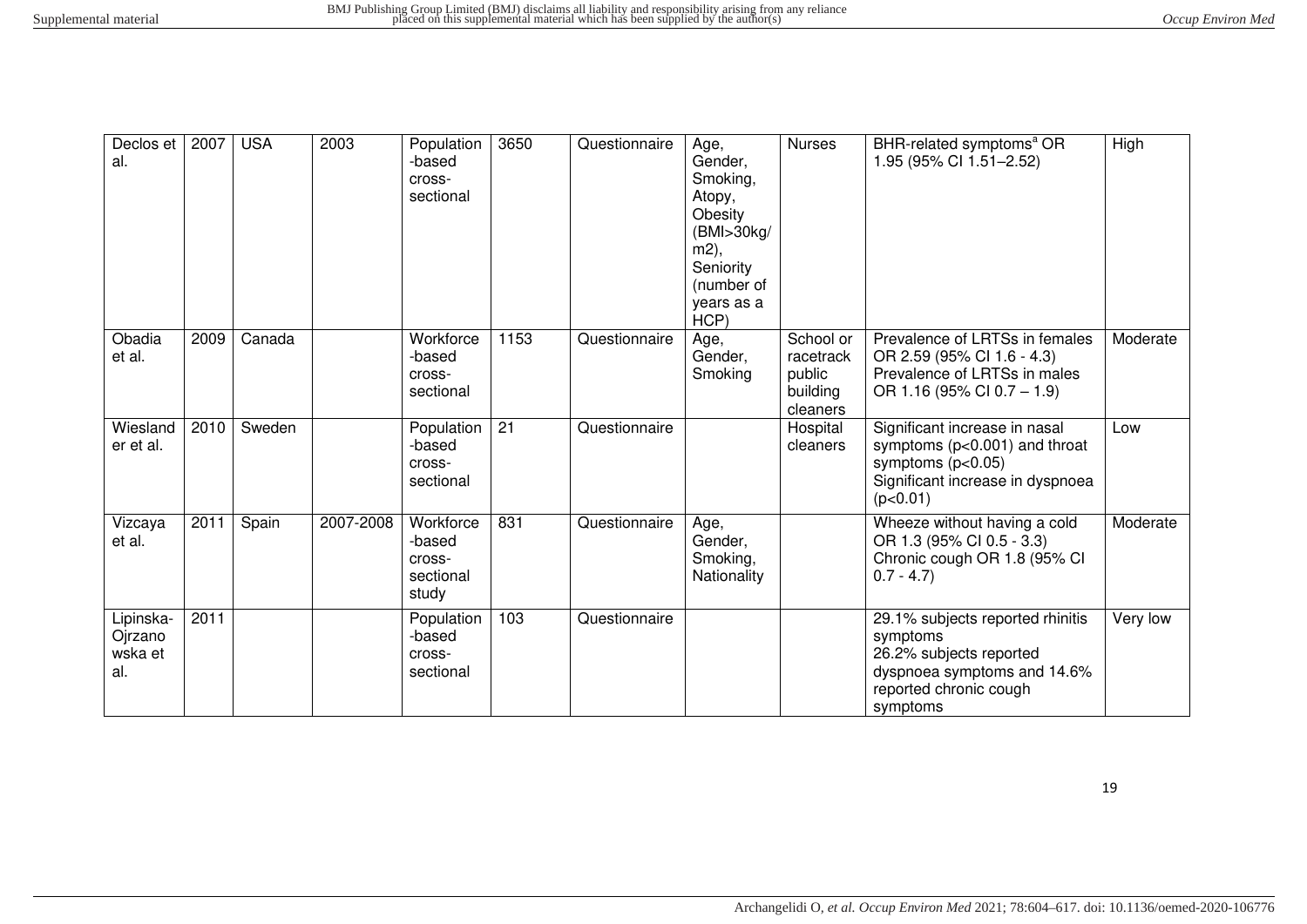| Corradi<br>et al.                      | 2012 | Italy      |           | Workforce<br>-based<br>cross-<br>sectional  | $\overline{80}$ | Questionnaire                              | Age,<br>Gender,                                     | Hospital<br>cleaners | Most frequently<br>reported<br>symptoms in<br>cleaners were<br>sneezing<br>(27.5%), nasal<br>and/or<br>pharyngeal itch<br>$(25%)$ and<br>ocular itch<br>(22.5%). No<br>significant<br>difference in<br>symptoms<br>between<br>cleaners and<br>the control<br>group | 22.5% of<br>cleaners<br>reported<br>cough. No<br>significant<br>difference in<br>symptoms<br>between<br>cleaners and<br>the control<br>group | Moderate |
|----------------------------------------|------|------------|-----------|---------------------------------------------|-----------------|--------------------------------------------|-----------------------------------------------------|----------------------|--------------------------------------------------------------------------------------------------------------------------------------------------------------------------------------------------------------------------------------------------------------------|----------------------------------------------------------------------------------------------------------------------------------------------|----------|
| Lipinska-<br>Ojrzano<br>wska et<br>al. | 2014 | Poland     |           | Population<br>-based<br>cross-<br>sectional | $\overline{70}$ | Questionnaire                              |                                                     |                      | Cleaners suffered mainly from<br>cough (84%)                                                                                                                                                                                                                       |                                                                                                                                              | Very low |
| Gonzale<br>z et al.                    | 2014 | France     | 2006-2007 | Workforce<br>-based<br>cross-<br>sectional  | 153             | Questionnaire                              | Age,<br>Gender,<br>Smoking,<br>Atopy,<br><b>BMI</b> | Hospital<br>cleaners | Nasal symptoms OR 1.73 (95%<br>CI 0.89 - 3.34)                                                                                                                                                                                                                     |                                                                                                                                              | Moderate |
| Lee et al.                             | 2014 | <b>USA</b> |           | Workforce<br>-based<br>cross-<br>sectional  | 183             | Questionnaire<br>Face to face<br>interview | Age,<br>Gender,<br>Job title                        | Hospital<br>cleaners | Respiratory symptoms OR 1.01<br>$(95\% \text{ CI } 0.40 - 2.50)$<br>High                                                                                                                                                                                           |                                                                                                                                              |          |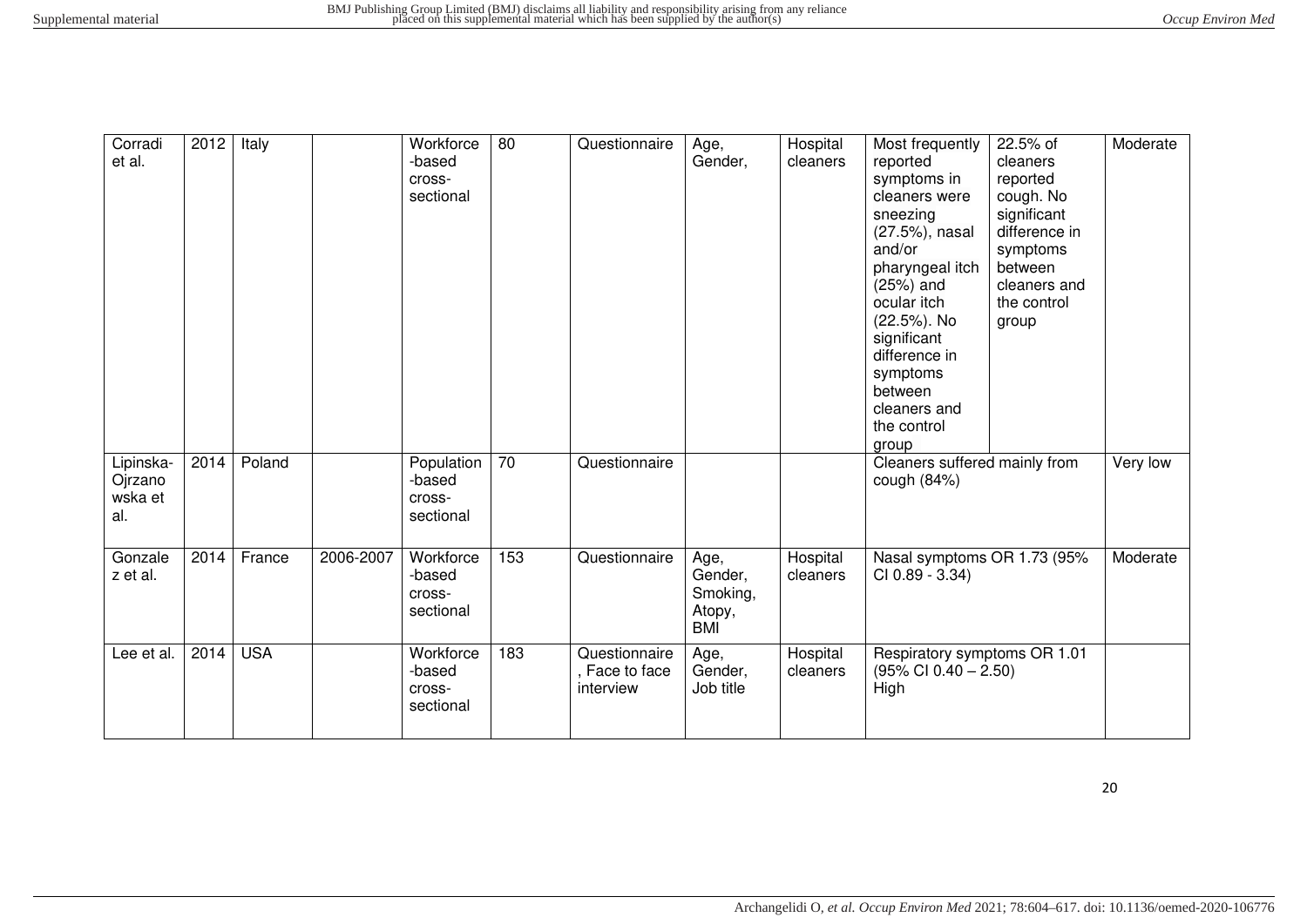|                                        |      |                                                            |           |                                             |       |               |                                                                                                                                 |                                                                                                | Stuffy, itchy or runny nose (19%)<br>was the most common<br>respiratory symptom                                                                                                                    |          |
|----------------------------------------|------|------------------------------------------------------------|-----------|---------------------------------------------|-------|---------------|---------------------------------------------------------------------------------------------------------------------------------|------------------------------------------------------------------------------------------------|----------------------------------------------------------------------------------------------------------------------------------------------------------------------------------------------------|----------|
| Lipinska-<br>Ojrzano<br>wska et<br>al. | 2014 | Poland                                                     |           | Workforce<br>-based<br>cross-<br>sectional  | 142   | Questionnaire |                                                                                                                                 | Health<br>centre<br>cleaners                                                                   | Nasal (rhinitis) symptoms<br>(34.5%) were the most common<br>Dyspnoea was present in 25.4%<br>of subjects and cough in 24.0%<br>subjects                                                           | Low      |
| Svanes<br>et al.                       | 2015 | Norway,<br>Sweden,<br>Denmark<br>Iceland<br>and<br>Estonia | 2010-2012 | Population<br>-based<br>cross-<br>sectional | 13499 | Questionnaire | Age,<br>Gender,<br>Smoking,<br>Educationa<br>I, level,<br>Parent's<br>educational<br>level,<br>BMI,<br>Participatin<br>g centre |                                                                                                | Risk of wheeze in ever-cleaners<br>OR 1.44 (95% CI 1.27 -1.62)<br>Asthma symptoms OR 1.66<br>$(95\% \text{ CI} 1.46 - 1.90)$                                                                       | High     |
| Felix et<br>al.                        | 2016 |                                                            |           | Population<br>-based<br>cross-<br>sectional | 167   | Questionnaire |                                                                                                                                 | Hospital<br>cleaners<br>(G1)<br>University<br>cleaners<br>(G2)<br>Domestic<br>cleaners<br>(G3) | Rhinitis symptoms (G1-46%,<br>G2-25%, G3-29%).<br>Controls presented with no<br>respiratory symptoms<br>Asthma symptoms (G1-43%,<br>G2-57%).<br>Controls presented with no<br>respiratory symptoms | Very low |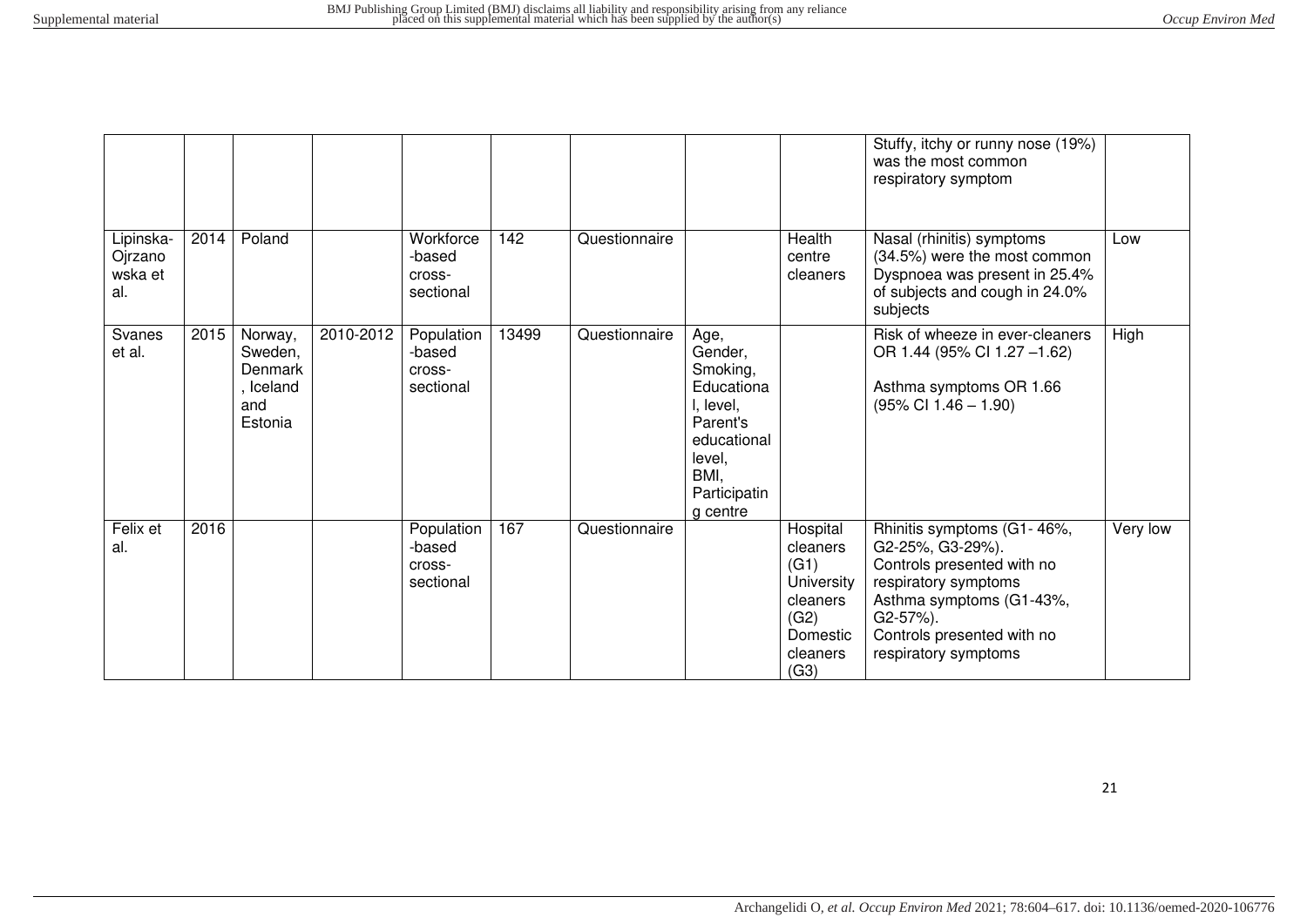| Casimirri<br>et al.                    | 2016 | Italy  |      | Workforce<br>-based<br>cross-<br>sectional  | 80                                  | Questionnaire | Age,<br>Smoking,<br>BMI,   | Caucasia<br>n female<br>hospital<br>cleaners | No significant difference in<br>symptoms between cleaners<br>and administrative employees  | Moderate |
|----------------------------------------|------|--------|------|---------------------------------------------|-------------------------------------|---------------|----------------------------|----------------------------------------------|--------------------------------------------------------------------------------------------|----------|
| Fell et al.                            | 2016 | Norway | 2013 | Longitudin<br>al case-<br>control           | 247<br>cases/<br>15,655<br>controls | Questionnaire | Age,<br>Gender,<br>Smoking |                                              | Job change due to respiratory<br>symptoms OR 5.0 (95% CI 2.2 -<br>11)                      | Low      |
| Lipinska-<br>Ojrzano<br>wska et<br>al. | 2017 | Poland |      | Population<br>-based<br>cross-<br>sectional | 50                                  | Questionnaire |                            | Female<br>cleaners                           | No significant difference in<br>respiratory symptoms in<br>cleaners with or without asthma | Moderate |

BHR-related symptoms based on the following eight factors: trouble breathing, wheezing and/or attacks of shortness of breath in the previous 12 months, nocturnal cough and/or chest tightness in the previous 12 months and current allergic symptoms when in the presence of animals, feathers, dust, trees, grasses, flowers, or pollen. OR: Odds Ratio; CI: Confidence Interval; URTSs: Upper Respiratory Tract Symptoms; LRTSs: Lower Respiratory Tract Rymptoms.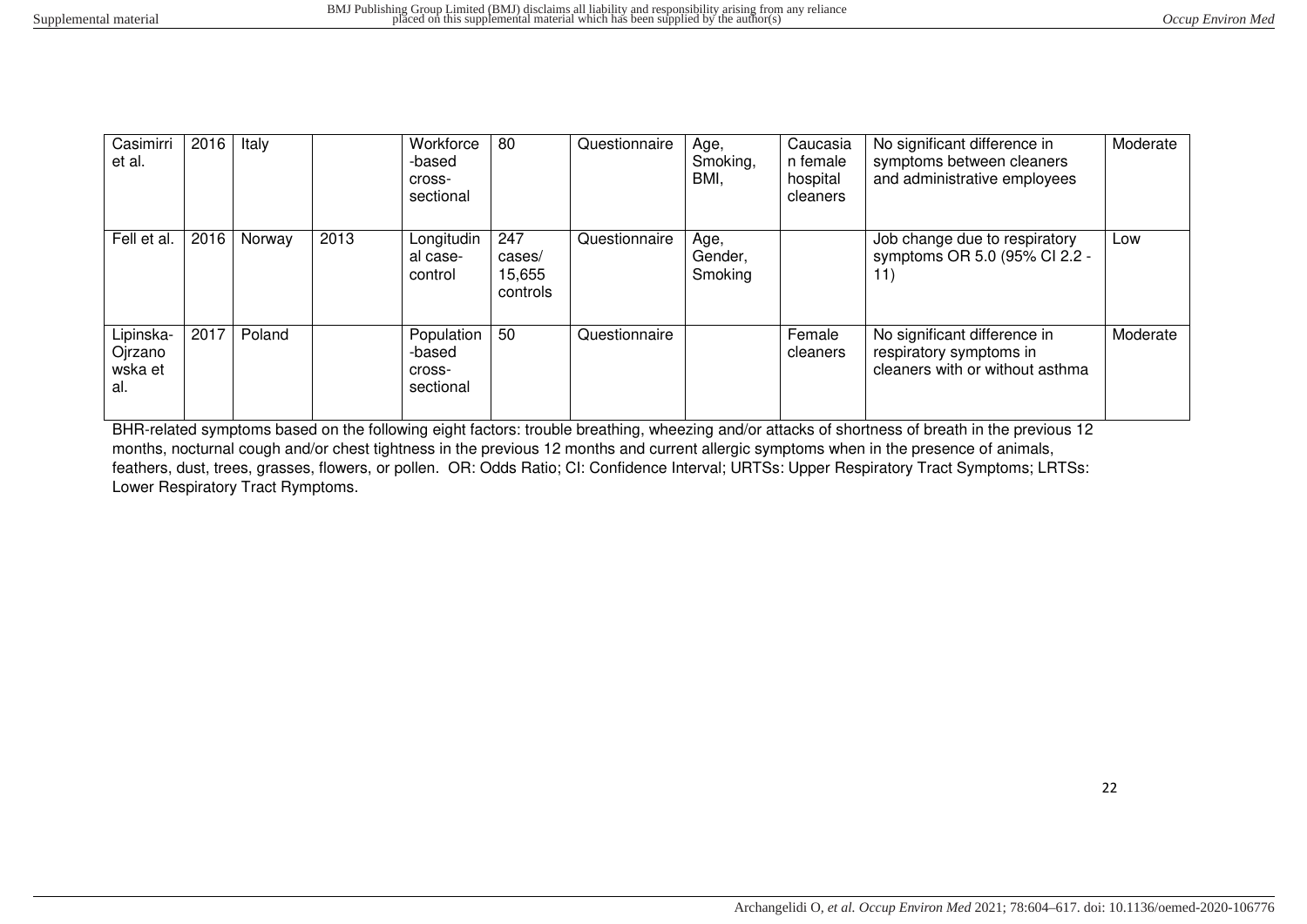| Author,<br>Year                           | <b>Country</b>           | Year of<br>data<br>collection | <b>Study</b><br>design                               | Sample size<br>(n)                              | <b>Method of</b><br>data<br>collection     | Co-<br>variates | Type of<br>exposure  | <b>Findings</b>                                                                                                                                                                                                                                                                                                  | <b>GRADE</b><br>score |
|-------------------------------------------|--------------------------|-------------------------------|------------------------------------------------------|-------------------------------------------------|--------------------------------------------|-----------------|----------------------|------------------------------------------------------------------------------------------------------------------------------------------------------------------------------------------------------------------------------------------------------------------------------------------------------------------|-----------------------|
| Nasir<br>2011<br>(Abstract)               | $\overline{\mathsf{UK}}$ | Not<br>available              | Workforce-<br>based<br>Cross-<br>sectional<br>survey | 216 cleaners,<br>645<br>administrative<br>staff | Questionnaires                             | Age             | Hospital<br>cleaners | current asthma<br>$OR = 1.21, 95%$<br>$Cl: 0.77 - 1.84$<br>chronic<br>bronchitis<br>(OR=1.52, 95%<br>CI 0.98 to 2.33)                                                                                                                                                                                            | Very<br>Low           |
| Mijakoski<br>et al.<br>2013<br>(Abstract) | <b>FYROM</b>             | Not<br>available              | Population-<br>based<br>case-<br>control             | 100 cleaners                                    | Spirometry,<br>Histamine<br>challenge test | None            | Female<br>cleaners   | Female<br>cleaners had a<br>higher<br>prevalence of<br>BHR vs. office<br>workers<br>(p<0.05), and<br>lower MEF25<br>$(p<0.025)$ , and<br>MEF50<br>(p<0.05). More<br>respiratory<br>symptoms<br>(36% vs 16%,<br>$p<0.05$ : cough<br>(38% vs 14%,<br>$p<0.05$ ),<br>shortness of<br>breath (40% vs<br>18%, p<0.05) | Very<br>Low           |

**Table S6.** Summary of epidemiological studies assessing the associations between professional cleaning work and respiratory health effects retrieved via OpenGrey.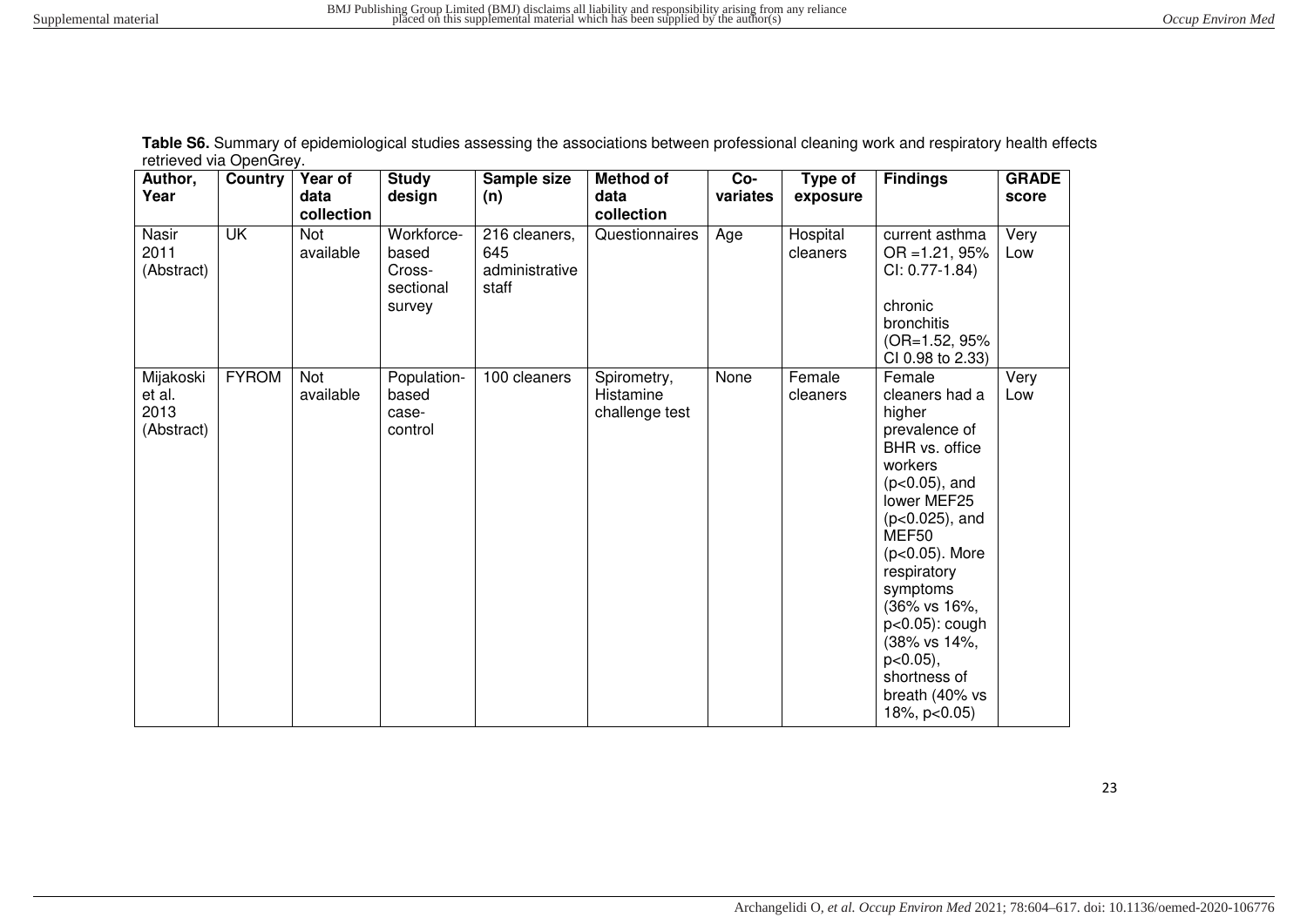| Alfajjam<br>et al.<br>2012<br>(PhD)<br>thesis) | UK | 2012 | Workforce-<br>based<br>cross-<br>sectional<br>survey | 13 | Spirometry,<br>Methacholine<br>challenge test | Age,<br>gender | Cleaners in<br>hospital<br>trusts and<br>universities | Only one<br>subject had an<br><b>OASYS</b> score<br>of > 2.5<br>indicative of<br>occupational                                                     | Very<br>low |
|------------------------------------------------|----|------|------------------------------------------------------|----|-----------------------------------------------|----------------|-------------------------------------------------------|---------------------------------------------------------------------------------------------------------------------------------------------------|-------------|
|                                                |    |      |                                                      |    |                                               |                |                                                       | asthma. The<br>mean OASYS<br>score was<br>1.97. Mean<br>PD20 at work<br>was 193µg and<br>away from<br>work mean<br>PD20 was<br>$254\mu$ g (p=0.5) |             |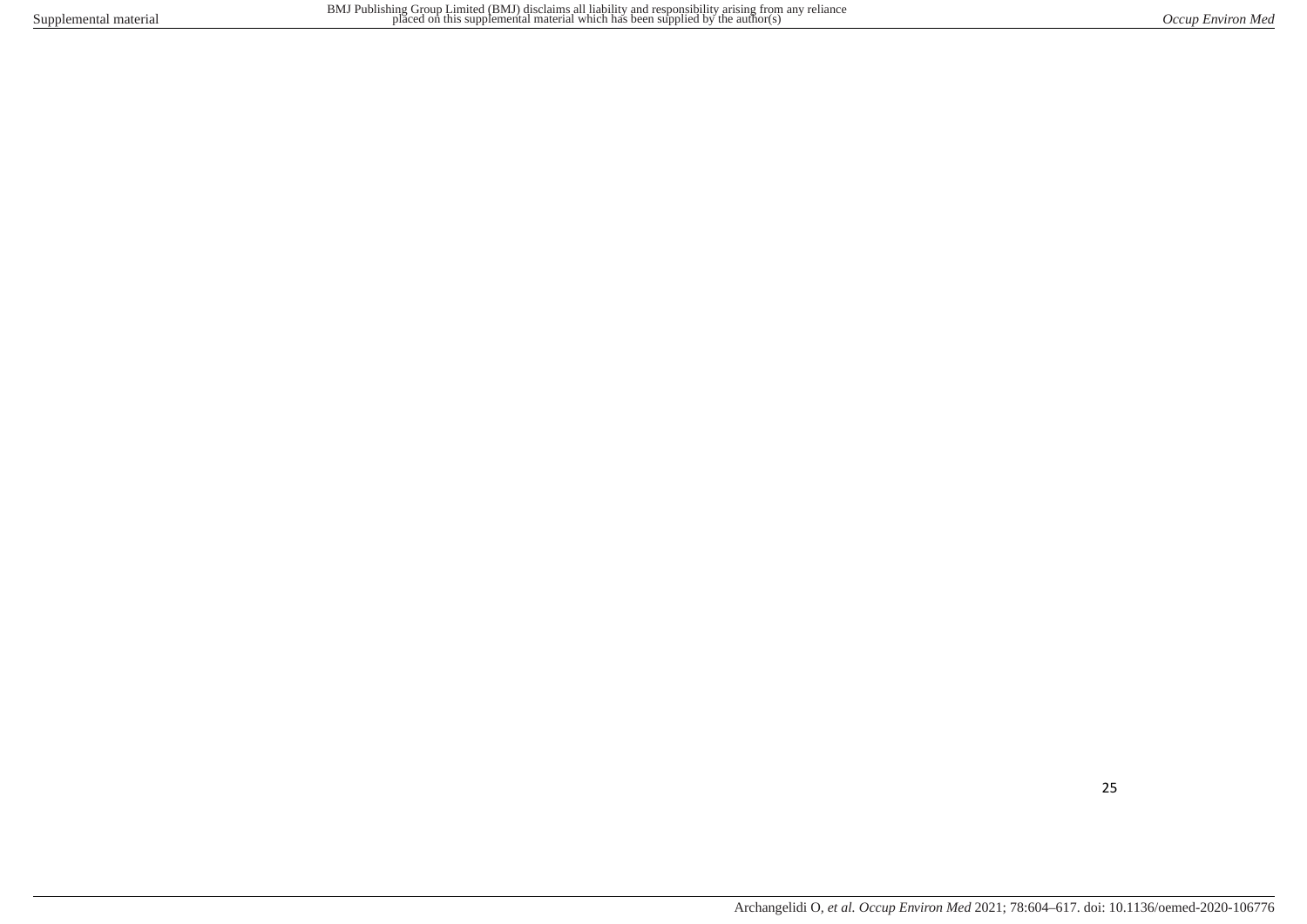

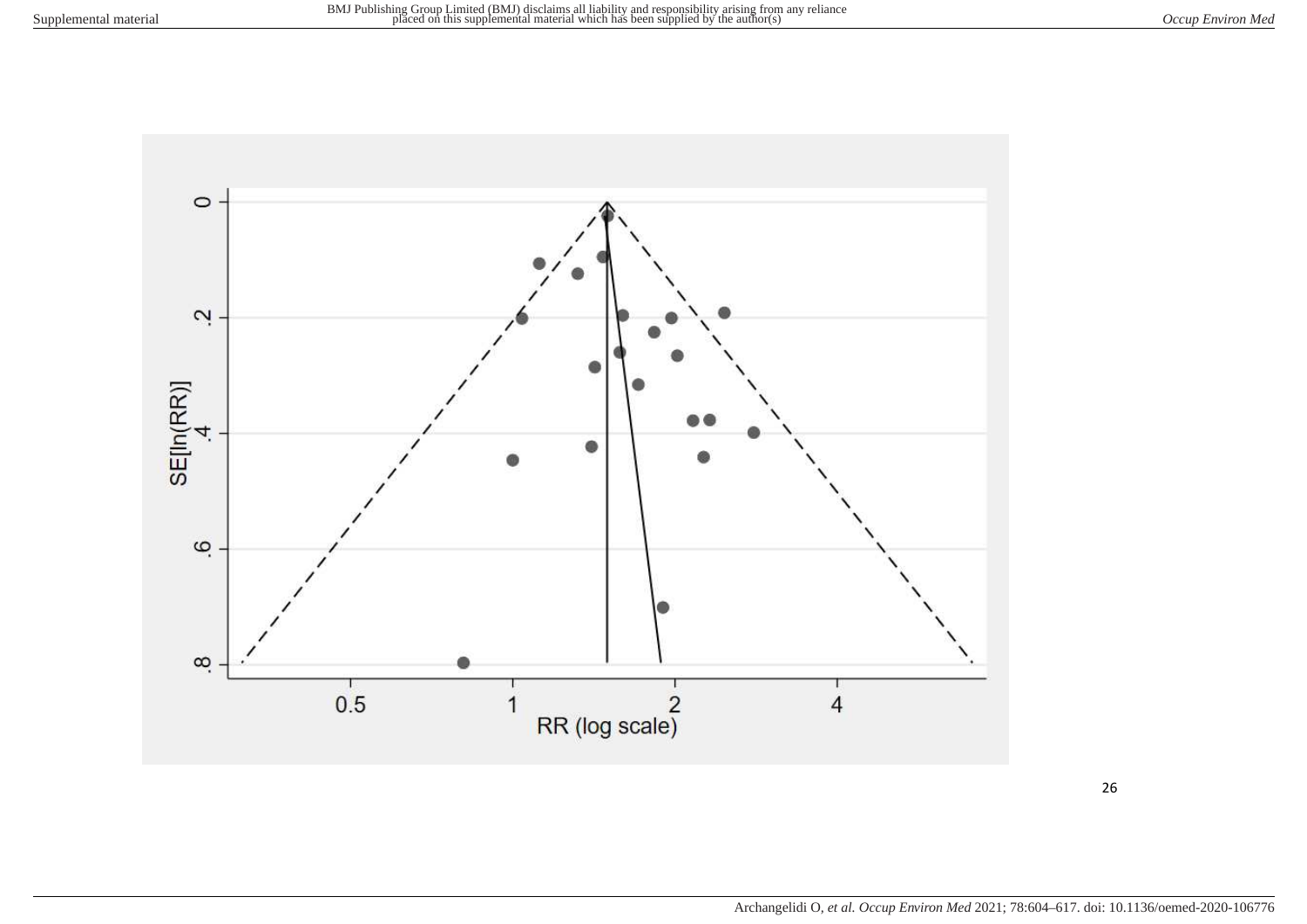**Figure S1** Funnel plot including 21 studies pooled in the meta-analysis for asthma outcome to assess publication bias.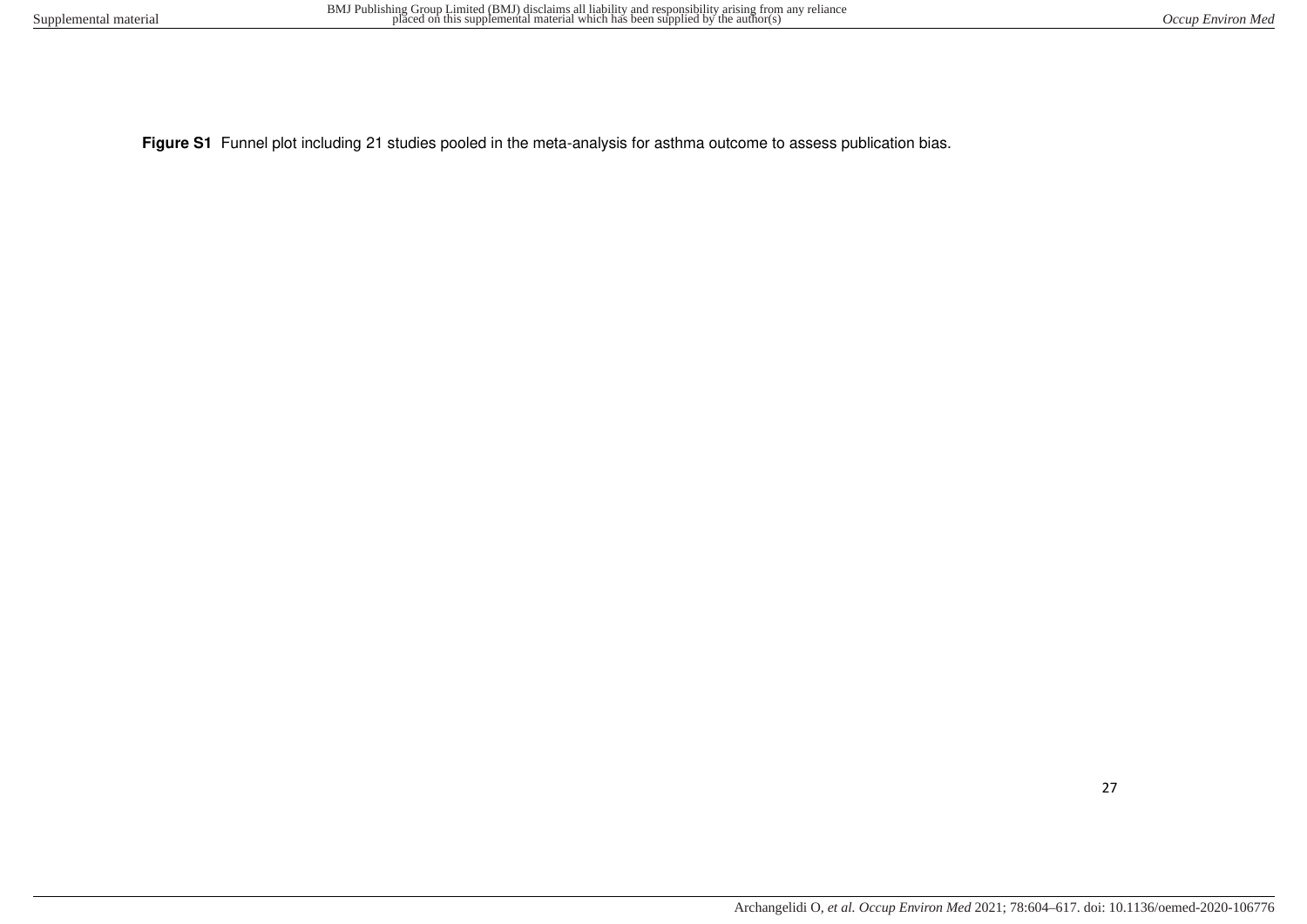